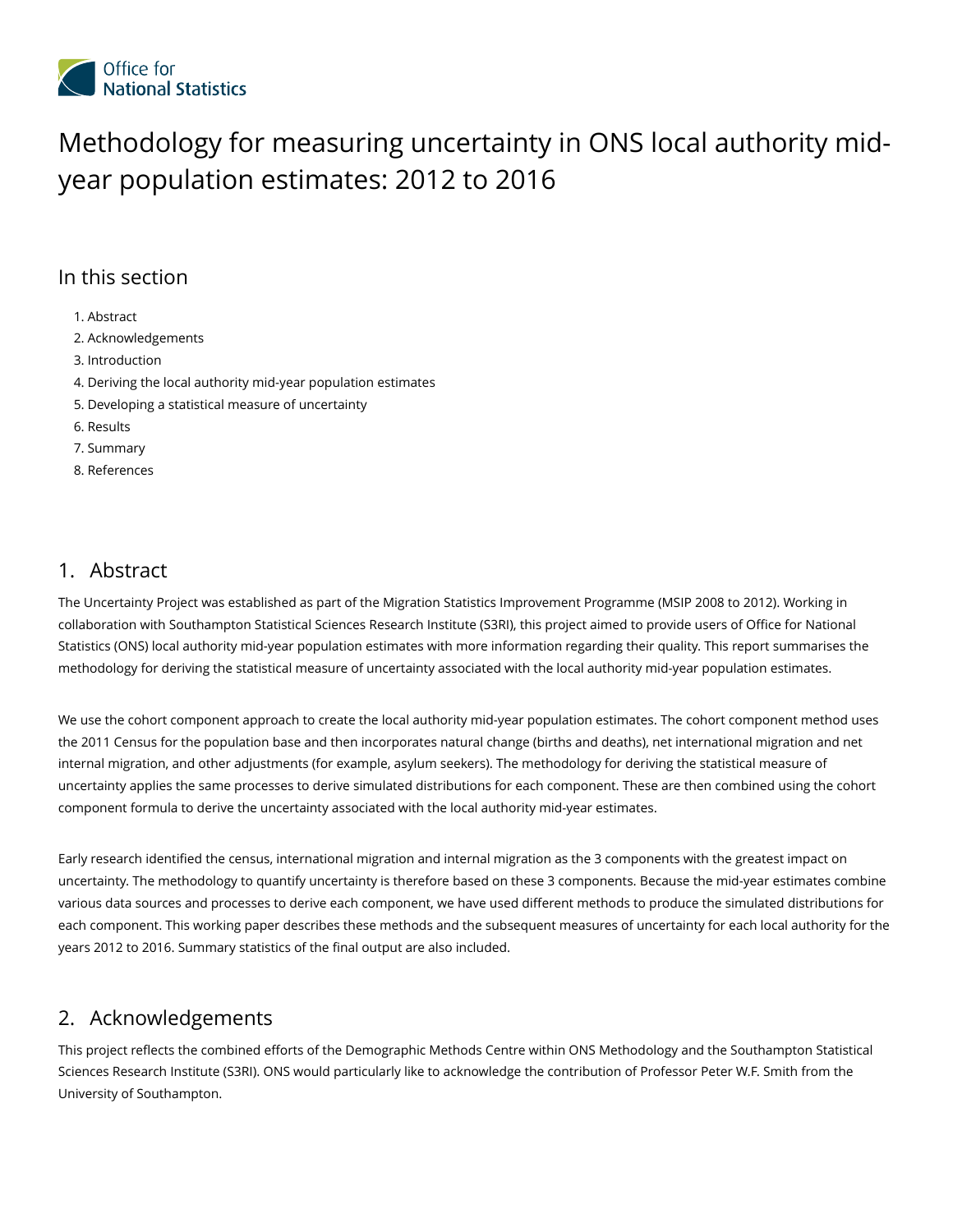## <span id="page-1-0"></span>3. Introduction

The local authority mid-year estimates refer to the usually resident population on 30 June of the reference year<sup>1</sup>. Published annually, the estimates are based on the previous census and are updated each year using the cohort component method. Currently, users have to wait 10 years until the next census before they have an indication of the uncertainty associated with the mid-year estimates.

The Uncertainty Project aims to provide more timely quality information for the mid-year estimates. This follows original recommendations from the Migration Task Force (2006), the UK Statistics Authority report (Migration Statistics: The Way Ahead (UK Statistics Authority 2009a) and Principle 4 of the Code of Practice for Official Statistics (UK Statistics Authority 2009b).

The Uncertainty Project originally included 2 streams of work. The first involved the development of Quality Indicators, which was completed in 2012 (ONS 2012a). These report the percentage of local authority population or households with characteristics associated with uncertainty in the mid-year estimates and are published annually with the mid-year estimates.

The second stream, which is the focus of this report, was the development of measures of statistical uncertainty. Measures for 2002 to 2010 were published by the Office for National Statistics (ONS) as research outputs in 2012 (ONS 2012b). The methods have been adapted following the 2011 Census to reflect changes in the methodology to produce the mid-year estimates. Development of the methodology for the uncertainty measures has been a collaborative project between the Southampton Statistical Sciences Research Institute (S3RI) and the Demographic Methods Centre, within Population Methodology and Statistical Infrastructure, in ONS Methodology. This working paper updates the 2012 report that was published with the 2002 to 2010 series. We welcome your feedback, both on the methods used and the results of this research.

## Notes for: Introduction

1. For the mid-year estimates, ONS uses rules to assign usual residence where this could be ambiguous: students are considered to be usually resident at their term-time address; armed forces personnel are usually resident at the place where they spend most of their time; prisoners are usually resident at the prison estate if they have a conviction of 6 months or more and international migrants are usually resident if they intend to stay in the UK for 12 months or more.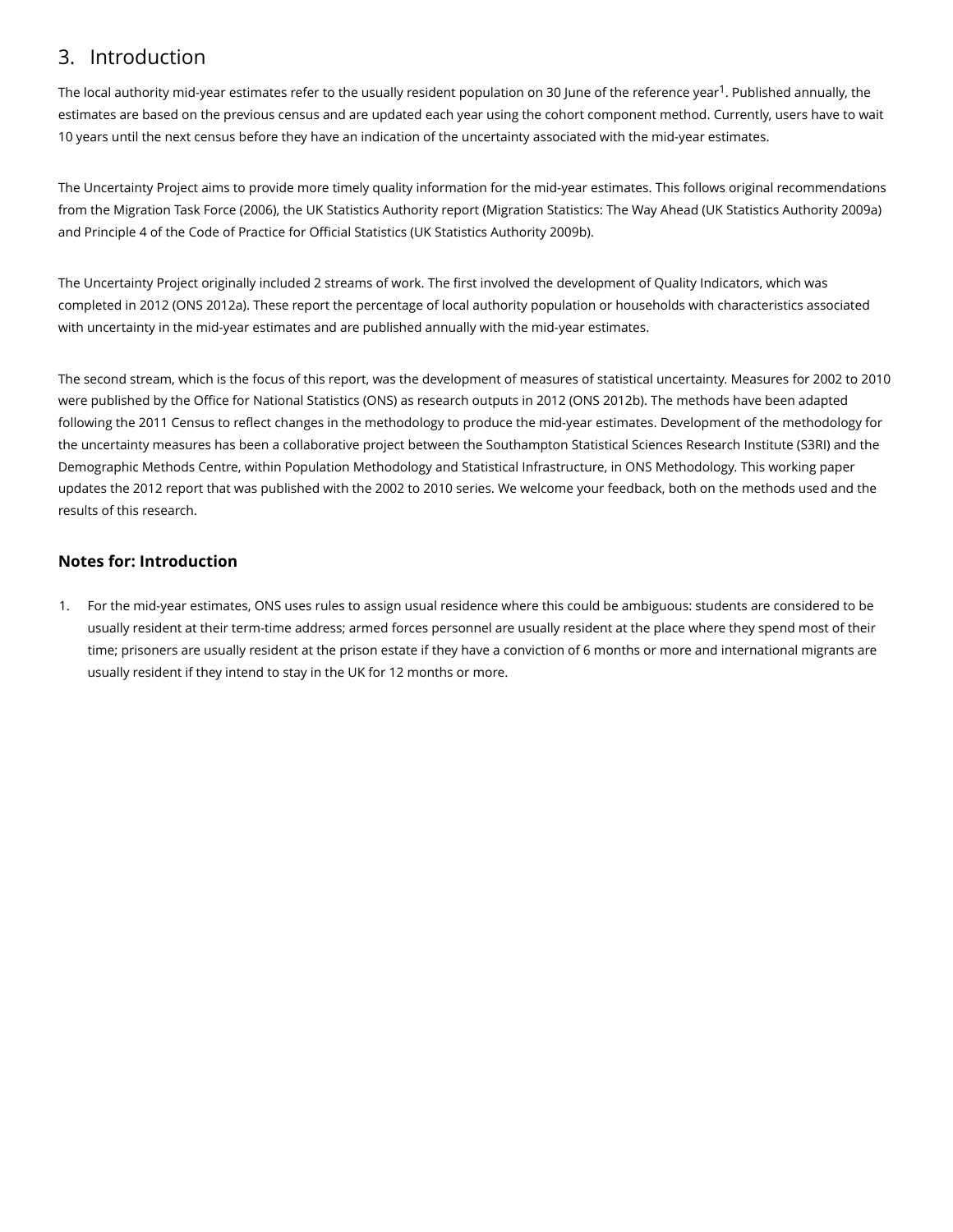## <span id="page-2-0"></span>Deriving the local authority mid-year population estimates 4.

Local authority population estimates are calculated using the cohort component method. In this approach, the previous year's population is aged-on by one year and then adjusted for births, deaths, net international migration, net internal migration and special populations (such as members of the armed forces and prisoners). The data for these adjustments come from several sources. Births and deaths come from the General Register Office administrative registers. International migration estimates come from the International Passenger Survey, supplemented in the case of in-migration by a range of administrative sources. Data on asylum seekers and their dependants come from the Immigration and Nationality Directorate of the Home Office. Internal migration data are primarily based on the NHS Patient Register.

Adjustments are also made for special population sub-groups that are not captured in the international and internal migration estimates, for example, members of the armed forces and prisoners.

The estimation process is repeated each year, starting from the 2011 Census base and rolled forward using the cohort component method. Uncertainty from international and internal migration includes accumulated uncertainty from previous years rolled forward, plus new uncertainty for the given year. This means that the uncertainty accumulates over time. The longer the lapse since census, the more uncertainty there will be in the estimates. A fuller description of the methodology for the mid-year population estimates is in ONS (2016).

Measuring uncertainty in the mid-year population estimates is complex due to the number of components included and because the cohort component approach relies on a range of estimation procedures and data sources, including census, survey and administrative data. The various sources are subject to sampling and non-sampling errors including capture and recording errors, coverage issues, time lags and inter-censal drift. For many sources, we do not have comprehensive and quantifiable information on non-sampling error. Also, sources that are good comparators for the mid-year estimates, or components of them, tend to have been used in their production and so are not independent of the estimation process itself.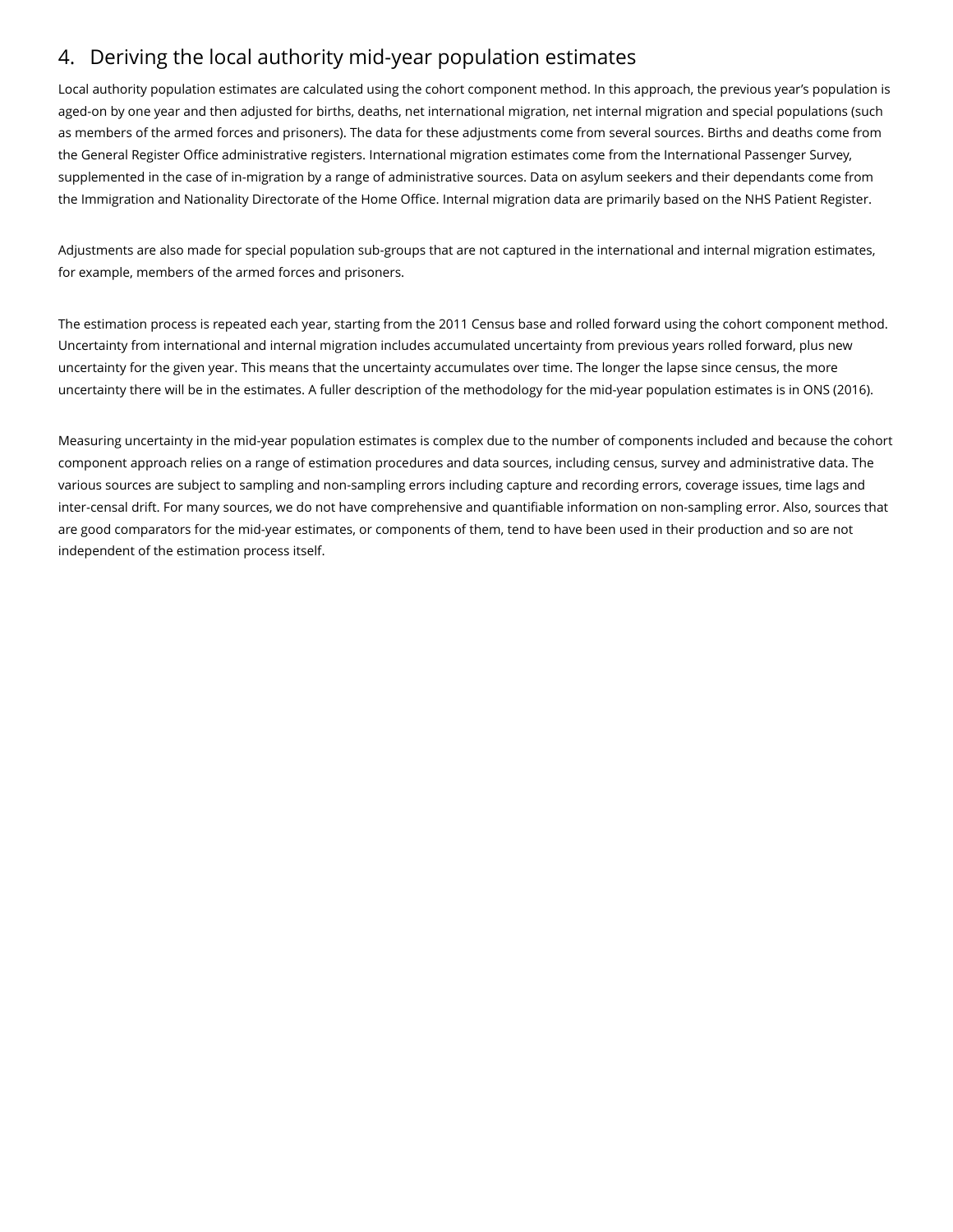## <span id="page-3-0"></span>5. Developing a statistical measure of uncertainty

"Uncertainty" is defined here as the quantification of doubt about a measurement. The 3 main sources of uncertainty associated with the mid-year population estimates are: the census base; international migration; and internal migration (moves between local authorities). For more detail on the early feasibility work for the uncertainty measures, see ONS (2010). Uncertainty in the other components of change (births, deaths, asylum seekers, armed forces, prisoners) is not reflected in the methodology and is assumed for now to be zero. This assumption will be reviewed as part of future methodological development.

For each of the 3 components associated with uncertainty, the estimation process that is used to produce the mid-year population estimates is replicated and the replicates are used to simulate a range of possible values that might occur. The simulated distributions for each component are combined, iteration by iteration, mirroring the standard cohort components approach that is used for the published mid-year estimates. Thus, in year t:

(5.1)

#### base population<sup>(t-1)</sup> + net natural increase<sup>(t-1,t)</sup>  $Population^{(t)} =$  $+$  net international migration<sup>(t-1,t)</sup>.  $+$  net internal migration<sup>(t-1,t)</sup>.

From the resulting distribution of plausible estimates for each local authority, the principal measure of uncertainty is calculated as the relative root mean squared error<sup>1</sup> (see Equation 5.12). This takes into account bias in the estimated values and allows uncertainty to be compared between local authorities.

## Bootstrapping

This methodology uses statistical bootstrapping to create simulated distributions for each of the 3 components of the mid-year estimate that contribute the most to statistical uncertainty: the census, internal migration and international migration.

Statistical bootstrapping is a method for assigning measures of accuracy to sample estimates (Efron and Tibshirani 1993). It falls under the broader class of re-sampling methods. Bootstrap techniques allow estimation of the sampling distribution of almost any statistics, from which uncertainty measures such as variance, standard deviation and bias can be derived. Bootstrap techniques can be either parametric or non-parametric. Parametric bootstrapping assumes an underlying distribution and simulates from this distribution. Non-parametric bootstrapping makes no distributional assumptions and re-samples (with replacement) directly from the observed data. Bootstrapping from the observed data, for example, from the International Passenger Survey, creates simulated datasets, which theoretically reflect the sampling error in the original samples. The bootstrapping techniques used in the estimation of uncertainty for the mid-year estimates are summarised in Table 1. Further details on bootstrapping techniques are detailed in the subsequent sections of this report.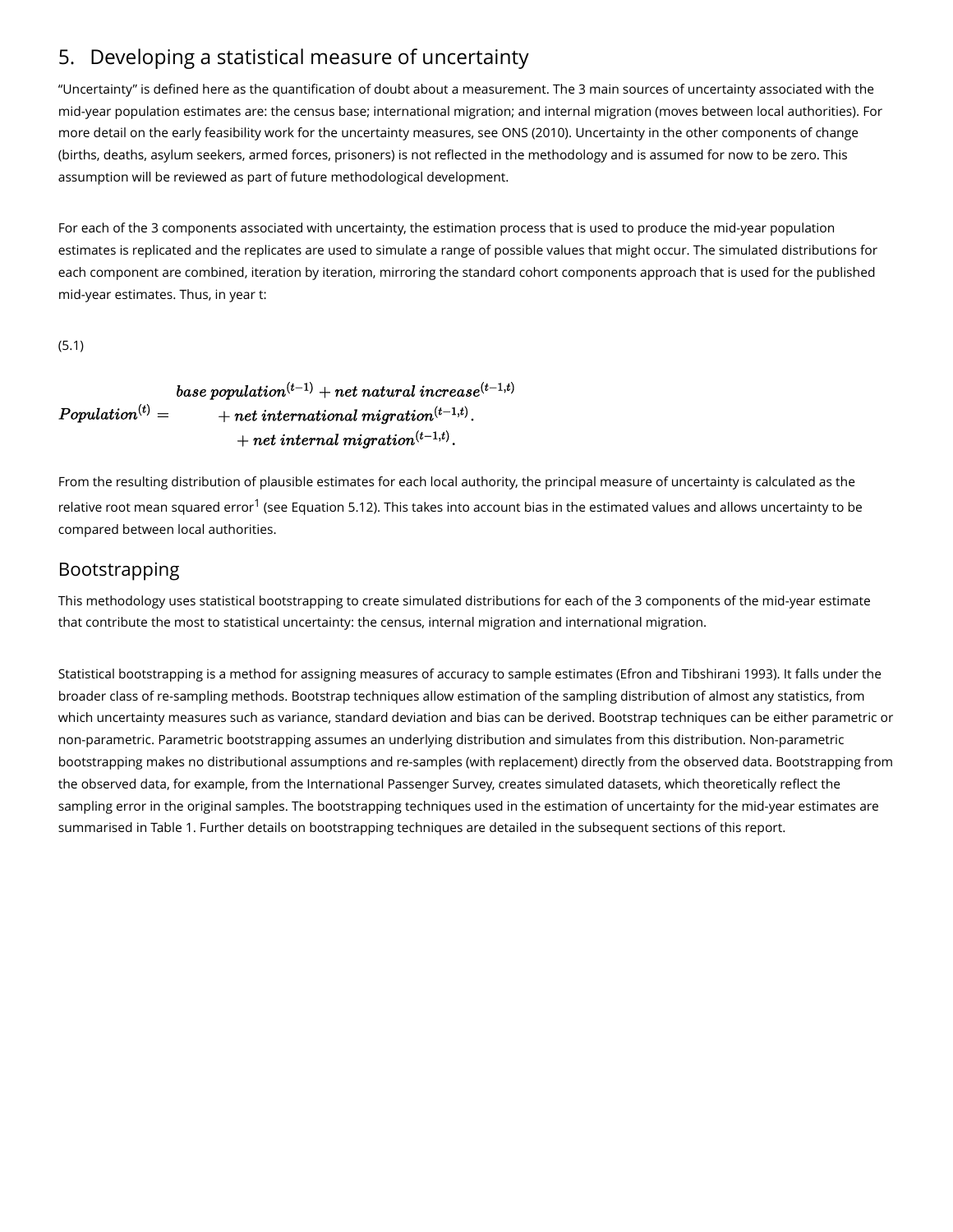#### Table 1: Re-sampling methods used in the construction of uncertainty for ONS mid-year estimates

| Component                                                            | Re-sampling method                                                                                                                                                                                                                                                                                                                                            | Type of<br>bootstrap                |
|----------------------------------------------------------------------|---------------------------------------------------------------------------------------------------------------------------------------------------------------------------------------------------------------------------------------------------------------------------------------------------------------------------------------------------------------|-------------------------------------|
| Census base                                                          | Uses published variances and assumes that errors are normally distributed.                                                                                                                                                                                                                                                                                    | Parametric                          |
| Correction of<br>census base<br>estimates to mid-<br>year population | Assumes that the coefficient of variation for this 3-month component is the same as the coefficient of<br>variation around the 2012 mid-year estimate and that errors are normally distributed.                                                                                                                                                               | Parametric                          |
|                                                                      | Uncertainty from International Passenger Survey (IPS) sampling and imputation: Re-sampling with<br>replacement from the IPS, with 1,000 new samples then re-run through IPS imputation.                                                                                                                                                                       | Non-<br>Parametric                  |
| International in-<br>migration                                       | Uncertainty from the use of administrative data to allocate in-migrants to local authorities: Uses a<br>benchmark approach, comparing administrative distributions to 2011 census-based ones, to derive<br>variances for each administrative data source used. Errors are assumed to be log-normally distributed.                                             | Parametric<br>using a<br>benchmark  |
| International out-<br>migration                                      | Re-sampling with replacement from the IPS, then repeating Poisson regression modelling on 1,000<br>simulated datasets.                                                                                                                                                                                                                                        | Non-<br>parametric                  |
| Internal migration                                                   | Adopts a benchmark approach. Re-samples residuals from the non-linear regression model of the log of<br>the ratio of 2011 Census to Patient Register internal local authority transitions. Sampled residuals are then residuals<br>added to predicted values from the model, which is updated with contemporaneous covariates for the<br>inter-censal period. | Re-sampling<br>using a<br>benchmark |

Source: Office for National Statistics

## 5.1 The 2011 Census base

Taken once every 10 years, the census is the "gold standard" for estimating the population. The mid-year estimate in the year of the census is based on the census estimate of the usually resident population. The mid-year estimate then allows for population ageing, births, deaths, internal and international migration and minor population changes that take place between census day (27 March) and 30 June.

Measuring uncertainty around the 2011 Census is relatively straightforward, since we publish comprehensive information about the quality of the census estimates. The 2011 Census estimates and the published variances (ONS 2013) for local authorities are used to specify the distribution (assumed to be normal) of uncertainty around the census component. Parametric bootstrapping from this normal distribution was used to create 1,000 simulations for the census component for each local authority.

#### Correcting for the mid-year reference point

We allow for uncertainty around the correction that we apply to update the census estimates to the mid-year population. One option would be to measure uncertainty around the international and internal migration components within this adjustment. However, for the purpose of these research statistics, we take a simpler approach.

We create 1,000 plausible values for the correction through bootstrapping:

1. This involves first calculating the 2012 uncertainty, including all 3 components and the composite calculations described in this section, without making any allowance for the 3-month March to June 2011 adjustment. This provides a coefficient of variation (CV) around the 2012 local authority-level estimates.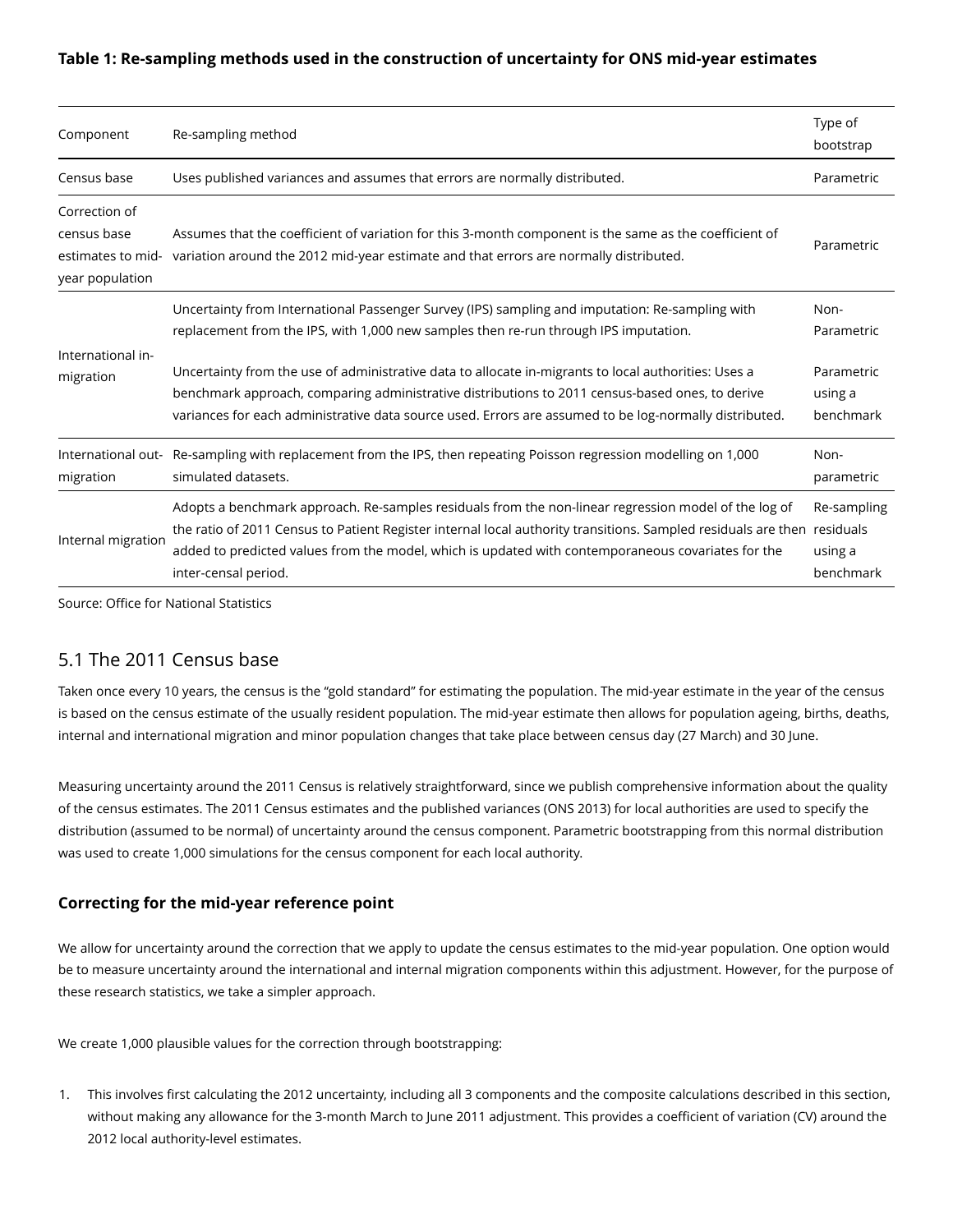- 2. Simulated values for the 3 month census to mid-year period are created using parametric bootstrapping. The coefficient of variation is assumed to be the same as for the 2012 mid-year estimate (calculated without the additional census day to mid-year uncertainty), distributed normally, and the mean is taken as the difference between the published 2011 mid-year estimate and the 2011 Census estimate.
- 3. These values are then added to the census simulations, to then feed into the composite process.

Note that the base year component cannot be finalised until all other components, and the (initial) composite, have been completed. The 2012 composite is run a second time to include the uncertainty around the 3-month adjustment.

## 5.2 International migration

### Methods for producing local authority estimates of international migration for the mid-year estimates

Our local authority mid-year estimates include an estimate of the people going to or coming from a local authority who intend to be longterm international migrants. Long-term migrants are defined as those who intend to stay for more than one year (immigrants) or who are departing to take up residence abroad for a minimum of a year, having already lived in the country of departure for more than a year (emigrants).

International migration to and from England and Wales is estimated from the International Passenger Survey (IPS) (see ONS 2015). The IPS operates at UK ports of arrival and departure. It is the only source on UK migration that identifies people who meet the definition of a longterm international migrant, as someone who changes their country of residence for more than 12 months. Migration estimates from the IPS are based on a small sample and cannot reliably be disaggregated down to local authority level.

To achieve migrant estimates at lower geographic levels, we use different methods for immigrants and emigrants.

#### Immigration

The approach for immigrants identifies migrant "streams" based on responses to the IPS question on the main reason for migrating. This distinguishes between first-time migrants and returning migrants who were born outside of the UK, on the one hand, and UK-born returning migrants on the other. These are differentiated because returning UK-born migrants are believed to have different local authority distributions to foreign-born migrants and interact with the administrative sources differently. Administrative and census data are then used to distribute different types of migrants across local authorities. See Section 5.2.1 for further detail on international immigrants.

### Emigration

For emigrants, IPS totals are firstly distributed across New Migration Outflow (NMGo) geographic levels. The IPS-based NMGo totals are then estimated for local authorities using Poisson regression modelling. (Until 2010, this "constrained and then modelled" approach was applied to both the immigrant and the emigrant IPS totals to achieve local authority distributions.)

### 5.2.1. International in-migration

First-time migrants and returning migrants born outside of the UK are split into streams: students, workers or "other" (see ONS 2011). The "other" category includes children (those aged 15 and under and non-working 16 year-olds), 17 to 59 year-olds who are not migrating to work or study and people aged 60 and over who are not working.

Each stream of immigrants is distributed to local authorities using the distributions observed in administrative data that are relevant to that group. Where census data are used, the 2011 distributions are used for each year following the census but for other administrative sources, the distributions vary annually. For students, the approach uses data from the Higher Education Statistics Agency (HESA) for students in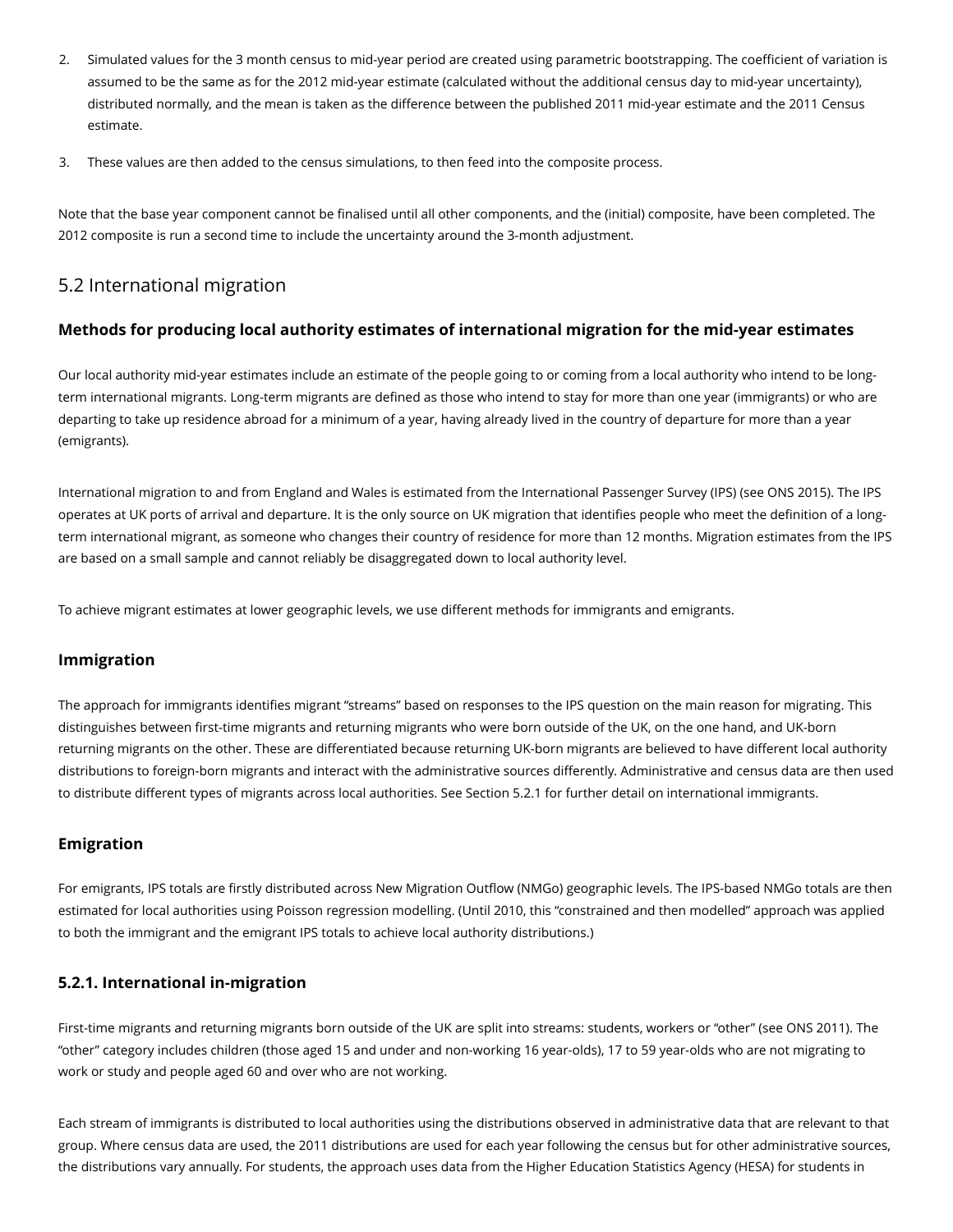higher education and from the Department for Business, Innovation and Skills (BIS) and Welsh government (WG) for further education students. People immigrating for work are distributed to local authorities using the Department for Work and Pensions' Migrant Worker Scan (MWS), which provides a count of foreign nationals who applied for a National Insurance number. "Other" migrants are distributed to local authorities using the NHS Patient Register "Flag 4" information. "Flag 4" status is given to people entering the NHS from abroad for the first time.

UK-born returning migrants are also split into migrant streams, as earlier in this section, and then the 2011 Census is used to create their local authority distributions.

Asylum seekers are distributed to local authorities using information from the National Asylum Support Service (NASS). Figure 1 illustrates the streaming and the administrative sources that are used.

## Figure 1: International in-migrants in the mid-year estimates



\* 'Visitor switchers' are people who arrived intending to stay for less than 12 months but actually stay longer, while 'migrant switchers' are people who arrived intending to stay 12 months or longer, but actually stay less.

Key:

MWS= Migrant Worker Scan

HESA= Higher Education Statistics Agency data

BIS= Department of Business, Innovation and Skills data for Further Education students

WG= Welsh Government data for Further Education students

PR Flag 4s= NHS patient registrations for new entrants to the UK

NASS= National Asylum Support Service for asylum seekers

### 5.2.1.1 Measuring uncertainty in the local authority in-migration estimates

To capture uncertainty in the estimates of international in-migration, 2 potential sources of error are identified:

sampling and imputation error within the International Passenger Survey (IPS)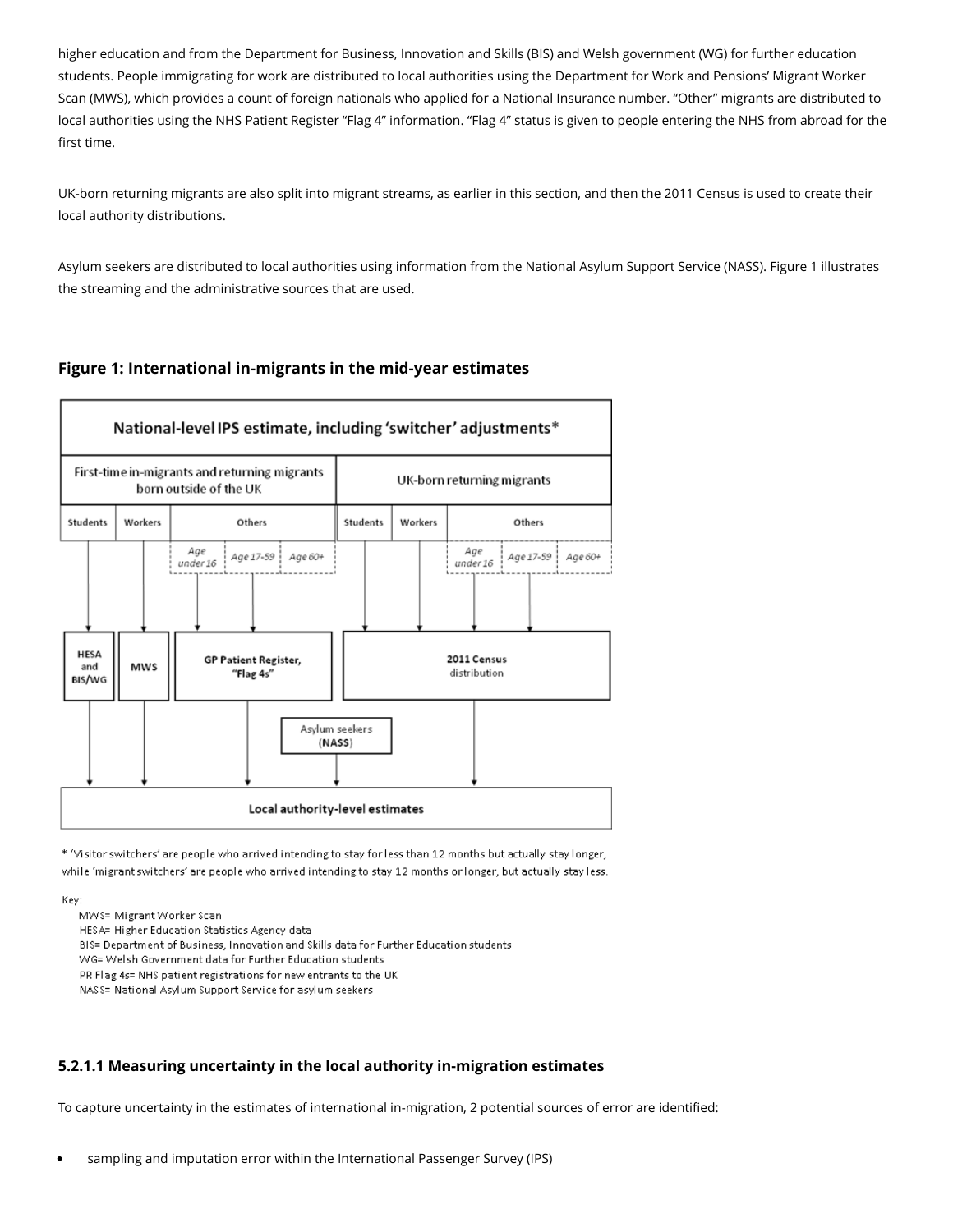the distribution of immigrants to local authorities using administrative data could be incorrect

We assume that there is no uncertainty associated with the asylum seeker stream.

#### 5.2.1.2 Bootstrapping to capture sampling and imputation error in the IPS

To capture the error from the IPS, 1,000 simple random samples are re-drawn from the IPS, with replacement after each record is selected. Earlier research investigated how best to take account of the complex sample design and weighting methods used to create national-level migrant estimates from the IPS. The complex sample design of the IPS and non-sampled international travel routes and time periods mean that weights are used to create national estimates of international travellers. Two possible approaches to re-sampling weighted data are to draw a simple random sample, with replacement, or to resample with a probability that is proportional to the inverse of the IPS sample weight. Research concluded that the former, "simple bootstrap" was preferred (Ou and Smith, 2012).

The IPS data imputation process is applied to each of these bootstrapped samples. For more details see ONS (2014).

#### 5.2.1.3 Bootstrapping to capture error from using administrative data to distribute in-migrants to local authorities

Bootstrapping from the IPS generates 1,000 alternative IPS national-level counts of immigrants for each stream. To capture uncertainty from the administrative-based distribution of the IPS total to local authorities, we create 1,000 alternative local authority distributions for each stream. These are applied, iteration by iteration, to the IPS national stream totals to create 1,000 alternative local authority counts for each stream, which are then combined by LA across each stream to give 1,000 alternative immigrant totals for each local authority.

The administrative sources used to derive local authority distributions of immigrant numbers cannot be bootstrapped in the same way as from the IPS. Instead, a parametric bootstrapping approach is adopted where for each stream we simulate the local authority counts from a statistical (parametric) distribution where the mean is given by the observed local authority count, with a variance that reflects the uncertainty associated with the particular administrative data source for that stream.

#### 5.2.1.4 The parametric bootstrap approach for foreign-born and UK-born returning migrants

As described in Section 5.2.1, the national-level estimates of foreign-born immigrants from the IPS are distributed to local authorities using the administrative data source relevant to each stream and the national-level estimates of UK-born returning migrants from the IPS are distributed to local authorities using the 2011 Census data.

Bootstrapping for both types of migrant assumes that the errors in local authority level counts have a log-normal distribution. Using the lognormal distribution avoids producing negative values in the bootstrap samples.

The log normal distribution has the form:

(5.2)

### $\exp(\mu + \sigma Z),$

where Z is a random normal covariate with mean 0 and variance 1, and μ and σ are the mean and standard deviation of the logarithm of the log normal distribution respectively.

The administrative and census data counts are simulated from the log-normal as: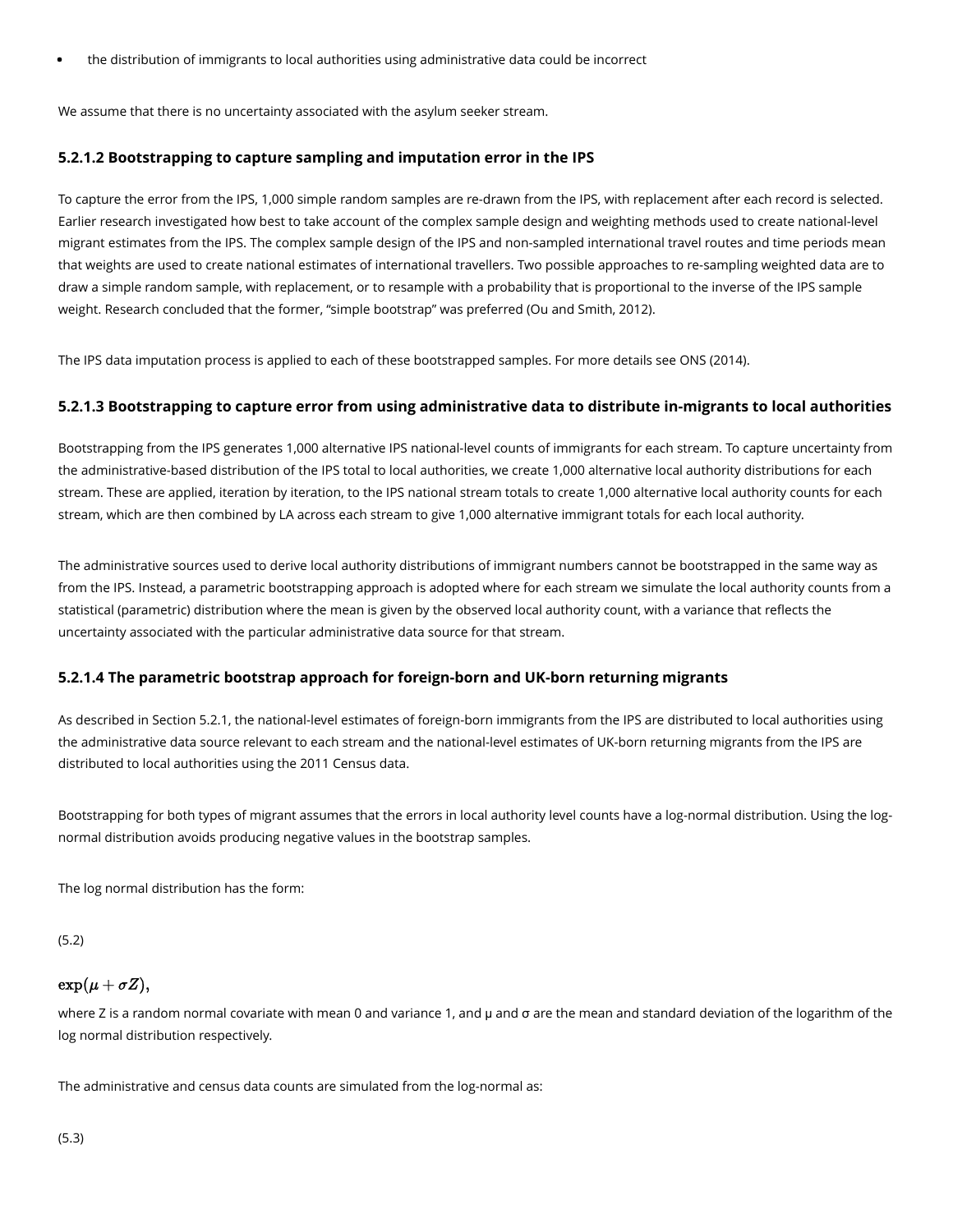## $\exp (\mu + N(0, \sigma^2))$ ,

The administrative and census data counts used to produce the mid-year estimates are used to calculate the μ for each stream, while the method for estimating the variance σ differs between the foreign-born migrants and UK-born returning migrants.

#### 5.2.1.5 Bootstrap simulations for the UK-born returning migrants

Unlike the census population estimates for local authorities that were used in section 53.1, the variances for the 2011 Census estimates used to distribute the IPS estimates for the streams of UK-born returning migrants were not directly estimated. However, our ONS research into the variability of 2011 Census estimates at sub-local authority level (ONS 2014) was adapted to give local authority level estimates of the variation. The research was based on a small sample of local authorities. These were chosen to be representative of different types of area and areas with low response rates were over-represented. Therefore, checks on the representativeness of variance were made and further examination showed little sensitivity to any over- estimation that might have occurred.

As the variability was determined from a sample of local authorities for the bootstrap sample the coefficient of variation v was taken from the study and the observed Y\_i are the Census counts used to produce the mid-year estimates.

So that here:

(5.4)

$$
\mu = \log\left(\frac{Y_i}{\sqrt{v^2+1}}\right),\,
$$
  

$$
\sigma = \sqrt{\log(v^2+1)}.
$$

#### 5.2.1.6 Bootstrap simulations for foreign-born migrants

Variances for the administrative sources that are used to distribute foreign-born migrants to local authorities were estimated using census data as a benchmark. For each stream, the 2011 Census figures for the same or similar subgroup were created for individual local authorities and the 2 sets of estimates were compared.

The bootstrapping assumes that the census estimates  $\boldsymbol{\mathsf{x}}_{\mathsf{i}}$  in the ith local authority are close to the true value, and that the estimate from the administrative source  $\mathsf{Y}_\mathsf{i}$  is related to the census estimate in the following manner:

(5.5)

$$
\log\left(\frac{Y_i}{X_i}\right)=\alpha+N(0,\sigma^2)
$$

Here α is a constant factor representing the over- or under-count in the administrative source. As it is assumed to be constant across all local authorities and only proportions are taken from the administrative data, it has no impact on the estimation of immigration and can be ignored.

Then  $\sigma^2$  is the variance of log (Y<sub>i</sub> / X<sub>i</sub>) across local authorities in the UK. A separate value is calculated for each stream.

The administrative data counts are simulated from the log-normal as:

(5.6)

 $\exp (\log(Y_i) + N(0, \sigma^2))$ ,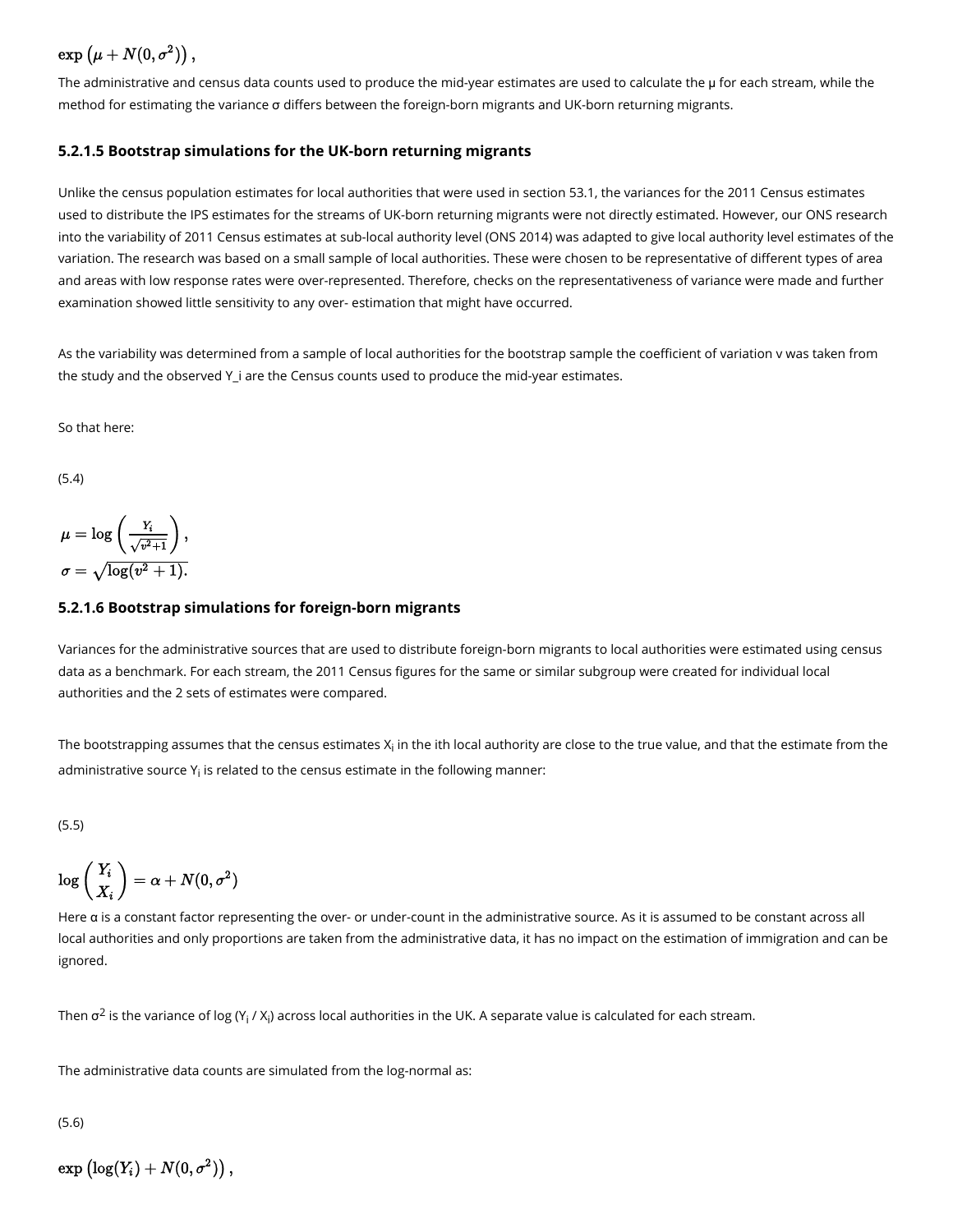The Y<sub>i</sub> are the administrative data counts used to produce the mid-year estimates and so here  $\mu$  = log Y<sub>i</sub>.

#### 5.2.1.7 Combining the IPS and administrative data simulations to create 1,000 simulated in-migration estimates

The simulated local authority counts for each stream are used to generate 1,000 local authority distributions for each stream. These distributions were then applied, iteration by iteration, to the 1,000 IPS simulations to create 1,000 IPS-based local authority distributions for each stream. The different streams are summed within each local authority to create 1,000 simulated in-migrant counts for each local authority. These simulated counts were used to produce the composite measure of uncertainty described in the following section. The processes are summarised in Figure 2.

## Figure 2: Overview of the simulation process for international immigrants



## 5.2.2 International out-migration

#### 5.2.2.1 Overview of the estimation process for international out-migration in the mid-year population estimates

Similarly to international immigration, the process to estimate international emigration uses the International Passenger Survey (IPS). However, we use different methods to produce international immigration and emigration estimates.

IPS estimates cannot be used directly at the local authority level. To produce international emigration estimates at lower levels of geographies, a multi-stage approach is applied to constrain and calibrate the flows, with a statistical model used to distribute the final flows to local authority level. Figure 3 shows an overview of the process used to distribute national level emigration to local authority level.

## Figure 3: Overview of method for distributing national level emigration to local authority level

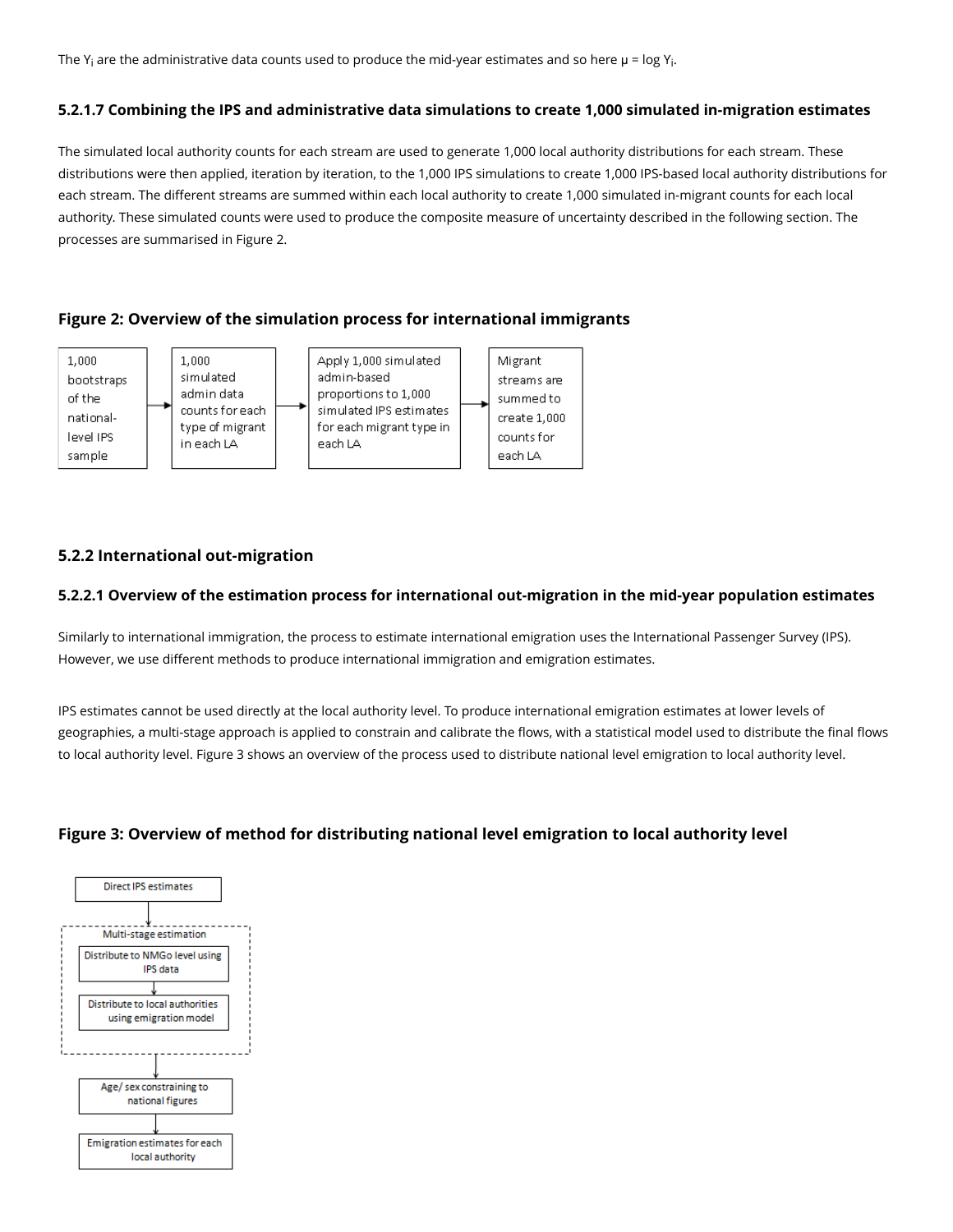For international emigration estimates, IPS local authority estimates are first averaged across 3 years (the reference year and the 2 preceding years). These averages are then constrained to New Migration Geography Outflow (NMGo) levels and estimated for local authorities using Poisson regression modelling. The Poisson regression model draws on available and reliable local authority data as predictors (covariates) to model the international emigration estimates at local authority level. The covariates include a range of census, administrative and survey data. The Poisson regression model is based on a strong association between the model covariates and emigration at the local authority level. In order to improve consistency in the time series, we developed a fixed Poisson regression model with a number of significant covariates (6 were used for 2012 to 2016).

The output from the multi-stage estimation process is a set of emigration estimates for each local authority for a single year (for example, 2012).

A final correction is made to account for the age-sex constraining step, which was introduced as an improvement to international migration methods in 2009 (ONS 2009a, b).

#### 5.2.2.2 Deriving uncertainty around the international emigration estimates

To measure uncertainty around the emigration component of the mid-year estimates, we create 1,000 plausible local authority emigration estimates using non-parametric bootstrapping from the IPS. The IPS is re-sampled, with replacement, 1,000 times to create 1,000 datasets. Where the mid-year estimates process averages IPS local authority estimates across 3 years (the reference and preceding 2 years' of data), the uncertainty measures average equivalent local authority estimates, drawn from 3 sets of simulated IPS datasets (the reference and preceding 2 years'). These average values are passed through the multi-stage estimation process for emigration, mirroring the process used for the mid-year estimates. This produces 1,000 new local authority international emigration estimates. The uncertainty process is summarised in Figure 4.



### Figure 4: Overview of method for deriving simulated distribution for emigration

## 5.3 Internal migration

5.3.1 Overview of the estimation process for internal migration in the mid-year population estimates The mid-year population estimation process uses the Patient Register Data Service (PRDS), NHS Central Register (NHSCR) and Higher Education Statistics Agency (HESA) data to derive estimates of internal migration by local authority.

Changes in GP registrations are used as a proxy for internal migration. The PRDS records change of address data captured when individuals re-register with a GP. Address changes between 2 time points are captured by comparing successive annual downloads of the Patient Register. We assume a time lag of one month between moving and re-registering with a GP.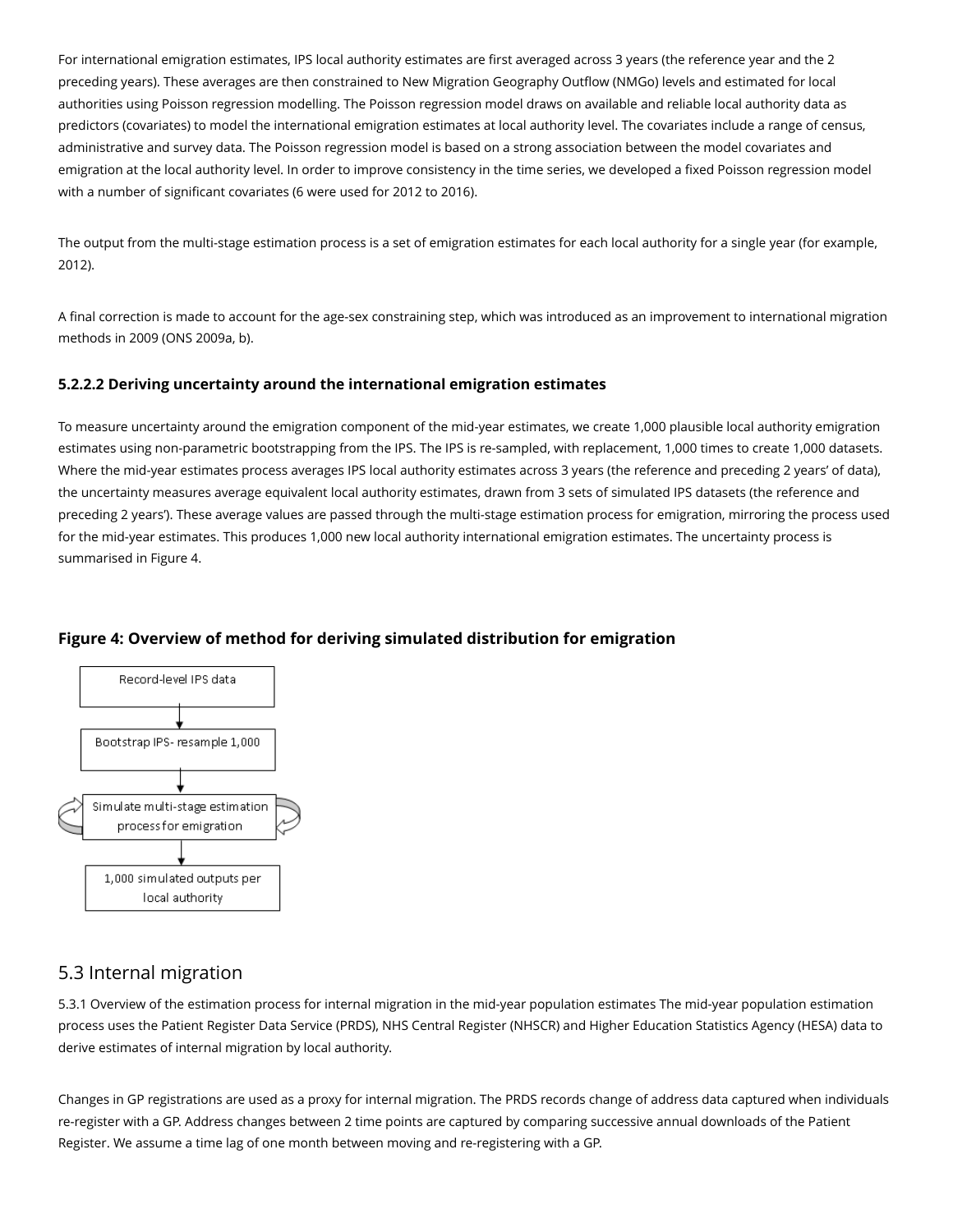This approach does not capture multiple moves during the year or moves by people missing from one of the data downloads, including under-1s, international migrants or people who die between downloads. To capture these, Patient Register data are calibrated upwards to the more comprehensive data provided by the NHSCR. NHSCR data are available at regional, not local authority, level. A further refinement is the use of HESA data, which more accurately captures the migration patterns of students in higher education. This adjusts for the known problem of under-recording of students moving to and from university in GP re-registration data.





## 5.3.2 Measuring uncertainty in the internal migration estimates - an overview

To capture uncertainty in the estimates of internal migration we create a simulated distribution of estimates, using a benchmark approach. We achieve this through modelling internal migration flows using the 2011 internal migration Census transitions data as a benchmark of the "true" measure of internal migration $2$ .

To ensure comparability with Patient Register (PR) transitions, the 2011 Census data excluded Home Armed Forces (HAF) personnel, Foreign Armed Forces (FAF) personnel and their dependants, prisoners and movers with an origin outside of the UK.

We calculate the ratio of census to PR transitions in 2011 by sex, single year of age, and local authority for inflows and outflows separately. This ratio provides a measure of error in the PR (including the HESA adjustment). We use the log of these ratios as the basis for a model. This methodology report refers to these as log scaling factors:

(5.7)



We assume the relationship between the PR transitions and census transitions remains constant over the decade, given the covariates. The observed relationship in 2011 is used to "scale up or down" the PR transitions in subsequent years.

## 5.3.3 Cluster analysis

Log scaling factor profiles (for inflows and outflows) were inconsistent across local authorities and showed some age-related peaks and troughs. Clustering local authorities based on their scaling factor profiles identified distinct clusters of local authorities with similar age-sex log scaling factor profiles, using K-means clustering. We ran the K-means cluster analysis for 3 clusters, to maintain consistency with the 2002 to 2010 uncertainty measures.

K-means cluster analysis requires a set of starting values. We use 25 sets of "scrambled midpoints" as starting values and exclude scaling factors for those aged over 57 due to the high incidence of missing or zero scaling factors in older ages and their dominating impact on cluster definition. Males and females are clustered separately.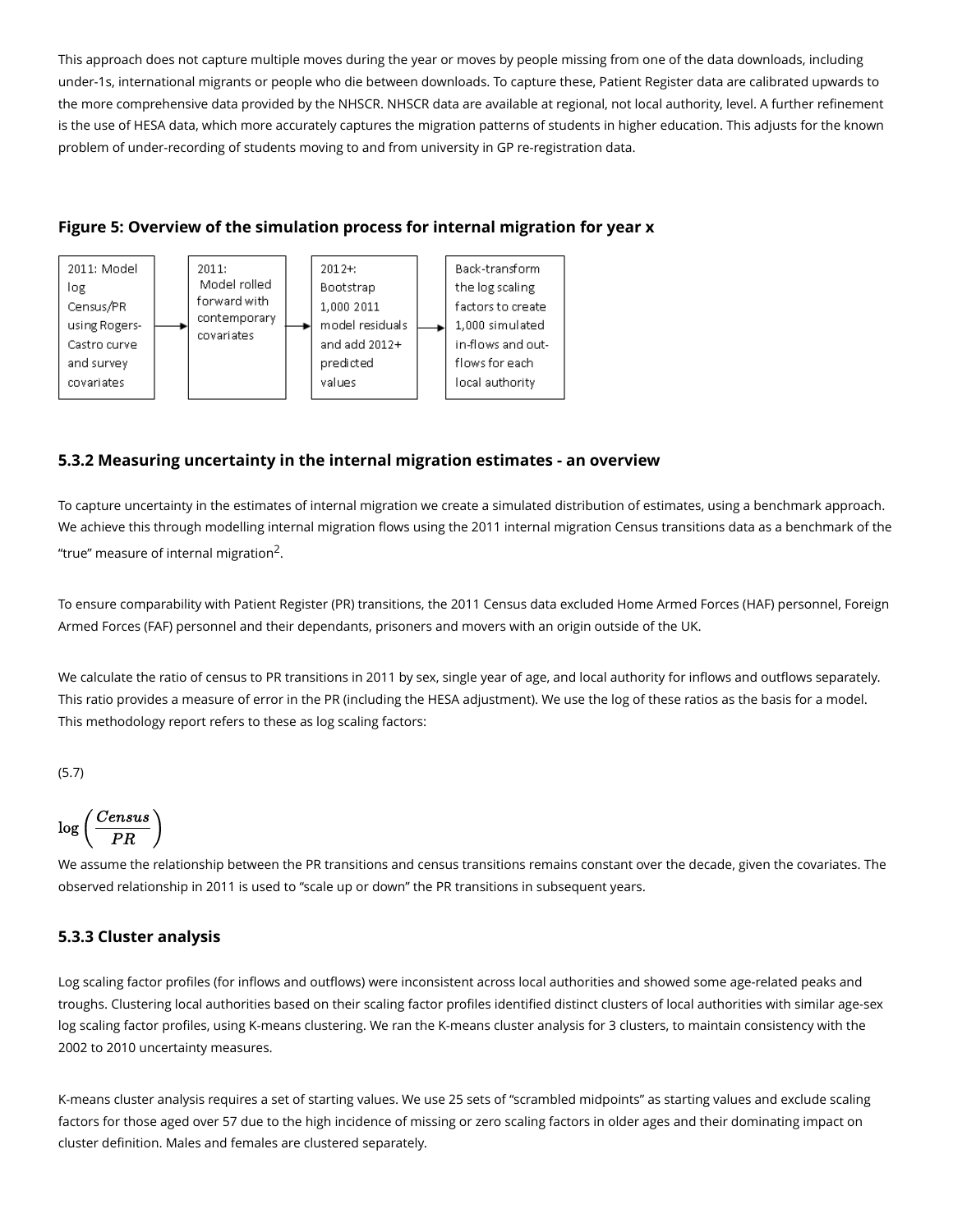Optimal clustering solutions are selected for both inflows and outflows by comparing mean distance from cluster centre, cluster sizes, cluster distinctions (distances between clusters) and cross-tabulation of cluster memberships between variant results.

Multivariate analysis of variance (MANOVA) tests also checked and confirmed cluster significance for the selected variants and runs. All final variants were highly significant (p<0.0001). We assigned all those local authorities excluded from the final solution to a cluster according to the least Euclidean distance (across all relevant scaling factor variables) from the cluster centre. Local authority membership of each cluster varied between inflows and outflows for some local authorities, and by sex.

#### 5.3.4 Model fitting

We fit a non-linear regression model to the 2011 log scaling factors, based on a 7-parameter Rogers-Castro (1981) age-migration schedule to estimate the mean of the scaling factor distributions. This was carried out separately by direction of flow, sex and cluster (12 models in total). Age-migration curves are generally associated with migration flows; however, they also provided a reasonable initial fit for the log scaling factors.

To achieve the optimal fit by cluster, direction of flow and sex, for each model we focus predominantly on the childhood and labour force curves and exclude log scaling factors for those aged over 57, where data are either missing or very unstable (due to small flows). We also exclude log scaling factors for those aged 20 and 21 in some clusters where the log scaling factor profile did not fit the curve (anomalous patterns in some local authorities are the result of students leaving Higher Education).

To further improve the fit, we add a step change in the overall level parameter so that the level of the curve is lower for younger ages than for older ages.

For each sex (y) by cluster model:

(5.8)

$$
\log\left(\frac{Census}{PR}\right) = a_6 - a_7 \sum_{\substack{j=0 \text{constant} \text{stight of } \text{triangle}}}^{L} I_j(x) + a_0 \exp\left[-a_1 x\right]
$$

 $\ddagger$ 



where:

Census = Adjusted 2011 Census transitions for age x, sex y in local authority k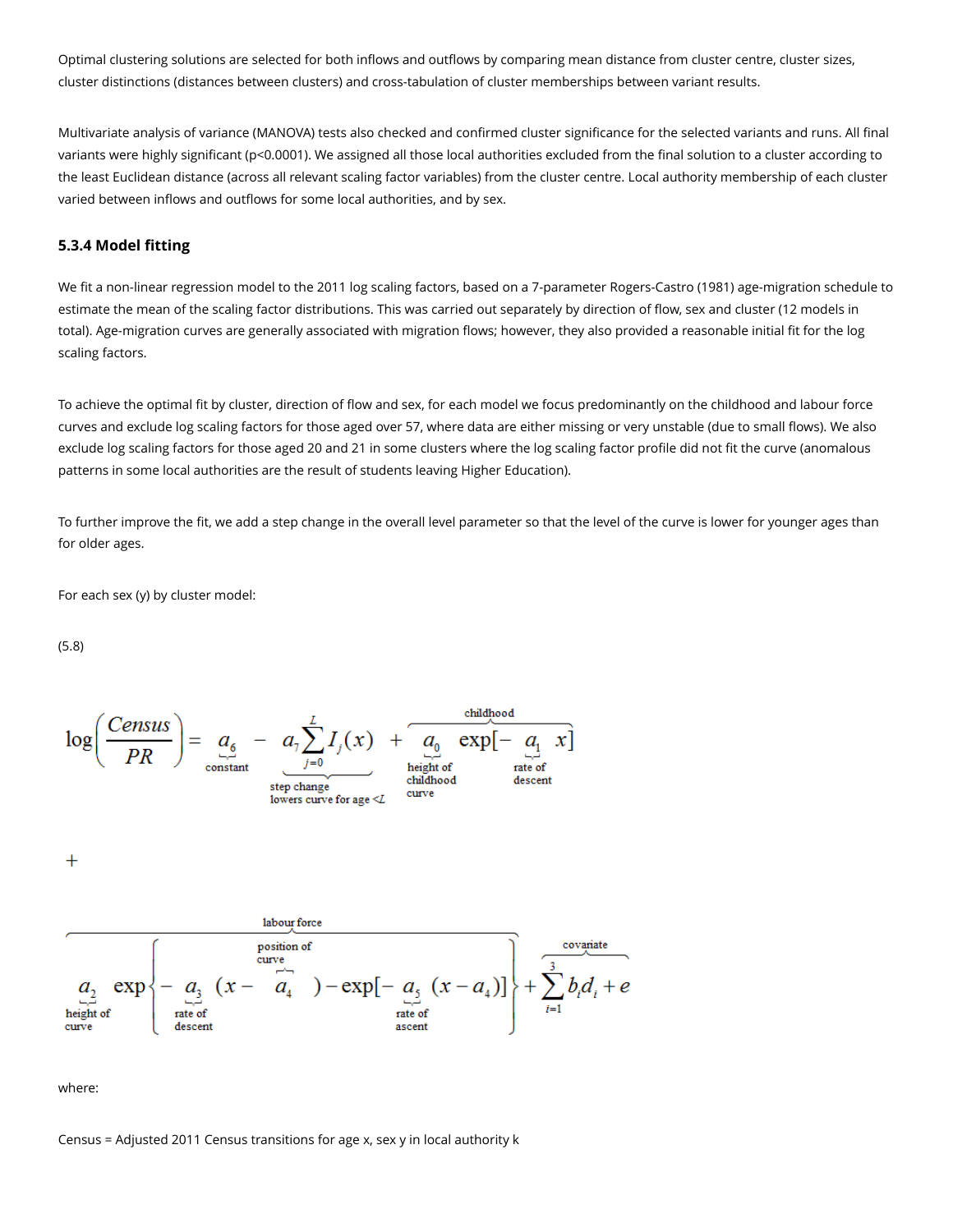PR = 2011 PR transitions for age x, sex y in local authority k

 $d_i$  = Local authority-specific covariates, i = 1,2,3

 $a_0$ , $a_1$  ...  $a_7$  = Rogers Curve parameters

 $b_1$ ,  $b_2$ ,  $b_3$  = Covariate parameters

I j (x) = Indicator variable: 1 if j=x and 0 otherwise

e = are independent, normally distributed error terms with mean 0 and non- constant variance

L = sets the age at which the step-change ends and lies between 16 and 22 years, depending on sex, direction of flow and cluster.

#### 5.3.5 Further covariates

Other covariates allow further variation by local authority within clusters and over time. After investigating covariates used for the 2002 to 2010 uncertainty measures and alternative additional covariates, for 2012 to 2016 we chose:

- regional gross disposable household income (GDHI) for NUTS 3 region<sup>3</sup>
- proportion of international immigrants (expressed as a percentage of total population)
- Index of Multiple Deprivation

### 5.3.6 Simulation of distributions

We fit the non-linear regression model with local authority-specific covariates to the 2011 log scaling factors. The model estimates predicted values as well as residuals (calculated as the difference between observed and predicted log scaling factors) for each local authority by age and sex and flow direction.

As census data are not available for years 2012 to 2016, for these years we do the following (see Figure 5):

- 1. Use the non-linear regression model, using the 2011 model parameters, along with updated local authority-specific covariate data for each year, to predict the scaling factors for the given year.
- 2. Re-sample 1,000 times the raw residuals from the 2011 model (by direction of flow, cluster and sex).
- 3. Add the re-sampled (bootstrapped) raw residuals to the predicted scaling factors to give 1,000 simulated log scaling factors for the given year by age, sex and direction of flow, for each local authority.

The variance of the residuals was non-constant over the age distribution. Prior to re-sampling, we divided each set of residuals into "pots" with similar variance. This ensures that for a specific observation we draw values from a pot of residuals with a realistic variance for this local authority, age and sex.

#### 5.3.7 Back transforming the data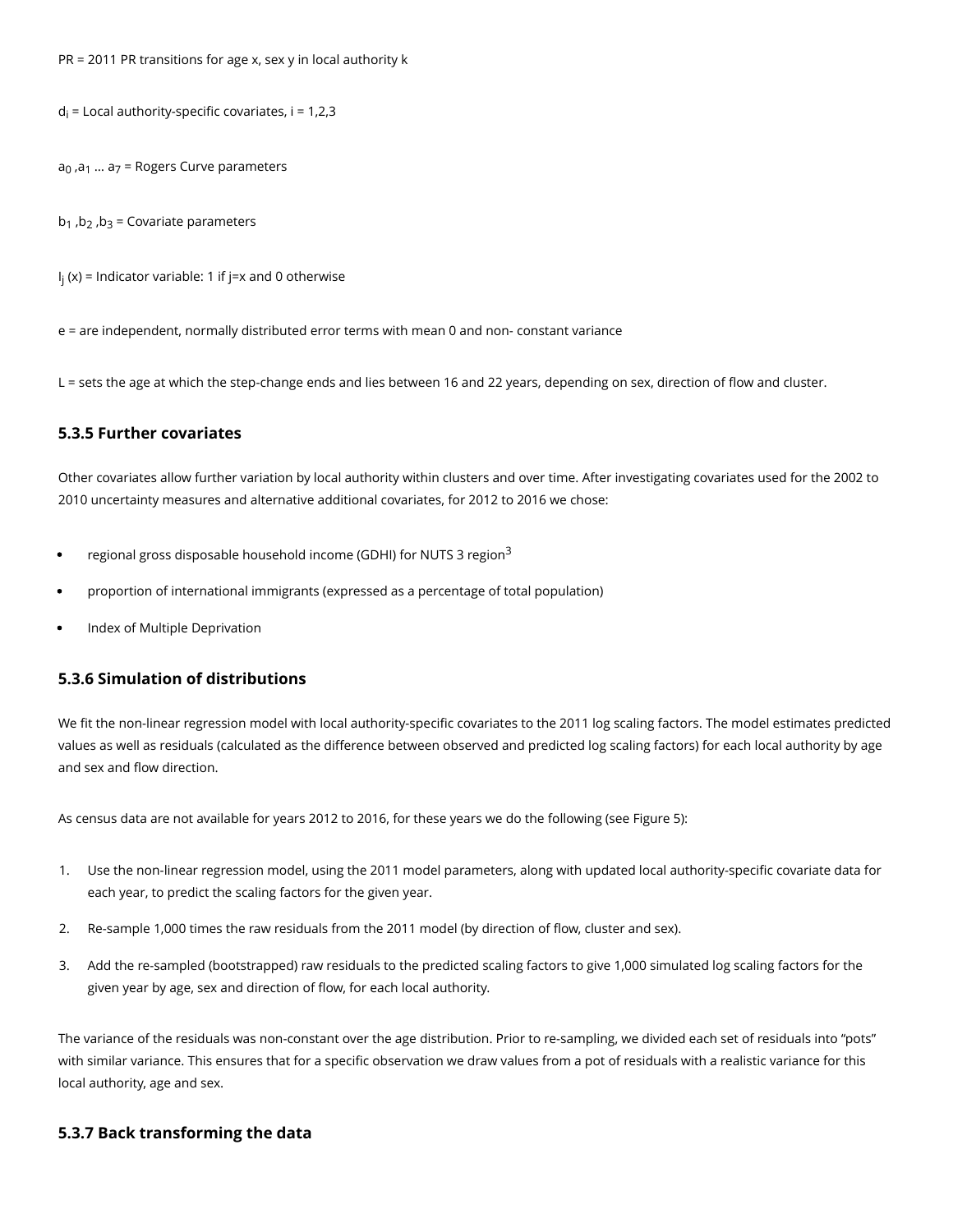For each 1,000 simulated log scaling factors, we back transform by taking the exponential and multiplying by the Patient Register data for the relevant age, sex and local authority for our specified year. This is illustrated by the formula for 2012:

(5.9)

## transitions in 2012 =  $e^{(fit(2012)+residuals(2011))} \times \text{PR}$  in 2012

This creates 1,000 estimated transitions for each age, sex, direction of flow, and local authority combination.

Internal migration estimates used in the mid-year population estimates relate to moves and not transitions. In the mid-year estimation process, Patient Register Data Service transitions are adjusted upwards to data on moves based on NHS Central Register totals at the former health authority level.

For the current measures, we assume no error in this adjustment process and apply an additive adjustment to convert our 1,000 simulated transitions into moves. This adjustment up-scales the estimates but does not impact on the measure of uncertainty for the individual internal inflow and outflow components. We aggregate the resulting moves to the local authority level.

## 5.4 Composite measure

The final stage of the methodology for deriving a statistical measure of uncertainty is to combine the simulated distributions, reflecting the uncertainty for each of the 3 components (2011 Census base, international migration and internal migration) into a single composite measure for each local authority for each year. The cohort component approach for deriving the mid-year estimates (MYEs) is used as a template. The simulated estimates for the base, international and internal migration are combined with the non-varying components, iteration by iteration, to create 1,000 simulated MYEs for each local authority.

The procedures differ for the census year (2011) and the following intercensal years (2012 to 2016). The procedure for 2011 is given in equation (5.10) and for years 2012 to 2016 in equation (5.11).

For each iteration in 2011:

(5.10)

 $P_{k}^{(2011)(i)}=cen^{(i)}_{k}+m^{(i)}_{k}$ 

where:

 $P_k$  <sup>(2011)(i)</sup> = simulated population at mid-year 2011 for local authority k for iteration i

cen<sub>k</sub> <sup>(i)</sup> = simulated 2011 Census estimate in local authority k for iteration i

 $m_k$   $^{(i)}$  = simulated value for the census day to 30 June 30th correction in local authority k for iteration i

For each of the iterations i in the years 2012 to 2016 we use the cohort component method:

(5.11)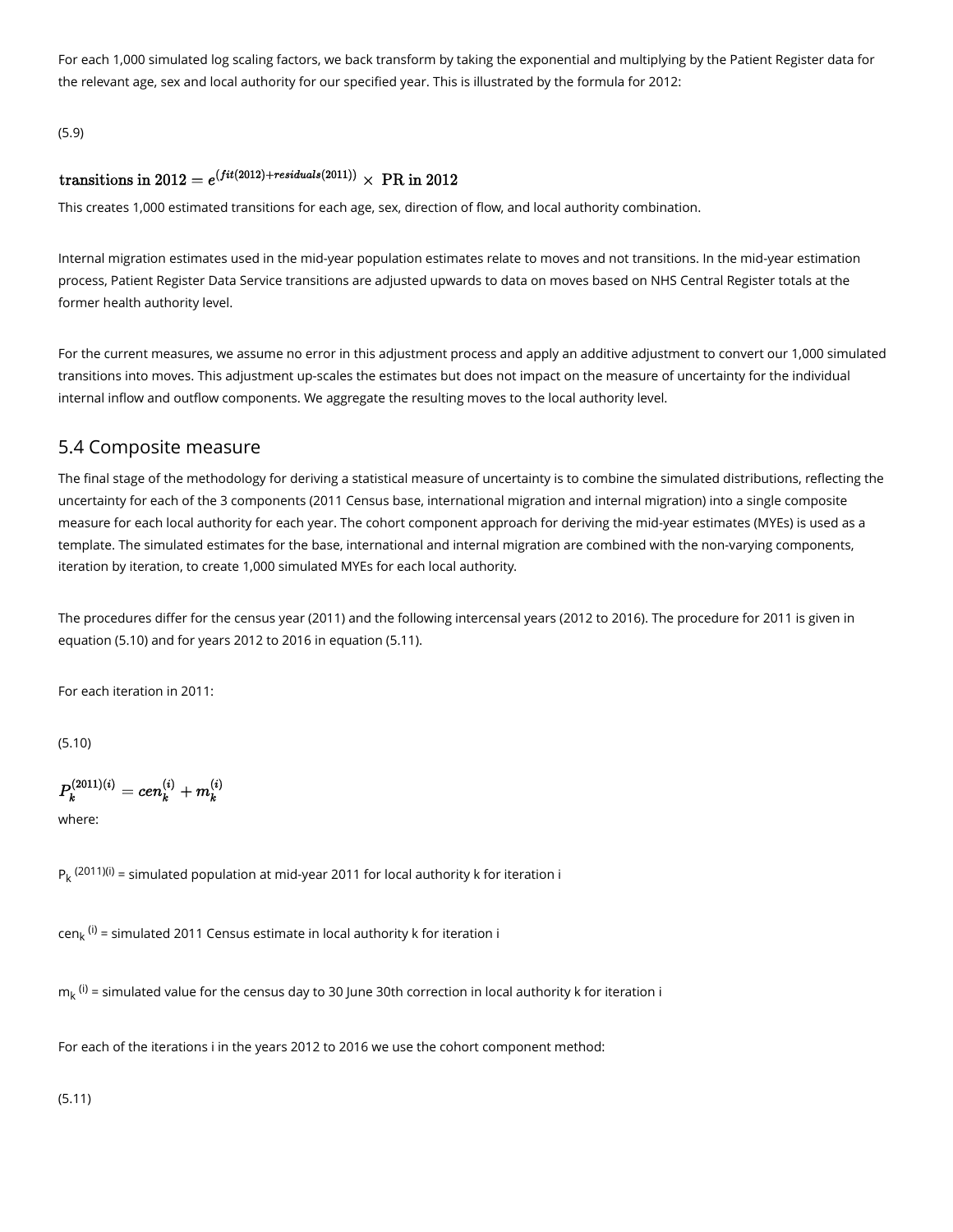$$
\begin{aligned} P_k^{(t)} & = P_k^{(t-1)} + b_k^{(t-1)(t)} - d_k^{(t-1)(t)} + in_k^{(t-1)(t)} - o_k^{(t-1)(t)} \\ & + im_k^{(t-1)(t)} - em_k^{(t-1)(t)} \end{aligned}
$$

where:

 $P_k$ <sup>(t)</sup> = simulated population in mid-year t for local authority k

 $b_k$ <sup>(t-1)(t)</sup> = births between mid-year t-1 and mid-year t for local authority k

 $d_k$ <sup>(t-1)(t)</sup> = deaths between mid-year t-1 and mid-year t for local authority k

in<sub>k</sub> <sup>(t-1)(t)</sup> = simulated internal in-migration between mid-year t-1 and mid-year t for local authority k

 $o_k$  <sup>(t-1)(t)</sup> = simulated internal out-migration between mid-year t-1 and mid-year t for local authority k

im<sub>k</sub> <sup>(t-1)(t)</sup> = simulated international in-migration between mid-year t-1 and mid-year t for local authority k

em $_{\rm k}$  <sup>(t-1)(t)</sup> = simulated international out-migration between mid-year t-1 and mid-year t for local authority k

Uncertainty is measured directly from the final composite distribution for each local authority. The primary "uncertainty measure" reported in this research is the "root mean squared error" (RMSE). When measured as a percentage of the mean of the simulated composite measures, this becomes the "relative root mean squared error'" (RRMSE), calculated as:

(5.12)

$$
RRMSE = \frac{\sqrt{\frac{\sum_i^n (MYE^{(t)} - p^{(t)(i)})^2}{n}}}{\overline{p}^{(t)}}
$$

where P $^{\text{(t)(i)}}$  is the simulated value for the year t and iteration i and

 $\bar{\mathsf{p}}^{\text{(t)}}$  represents the mean of the simulated values

n is the number of simulations and MYE is the mid-year estimate.

This measure acknowledges the bias in the simulations and allows meaningful comparison across all 348 local authorities. We have also standardised our figures to the 2011 census estimate for each local authority, to support comparisons over time and place. We also provide the proportional contribution that each component (2011 Census, internal migration and international migration) makes to the primary uncertainty measure.

We have identified three methods for deriving 95% confidence intervals for the published MYEs. Our preferred method is the bias-adjusted confidence intervals, but we supply all 3 to support your understanding of our methodological approach and of the options available: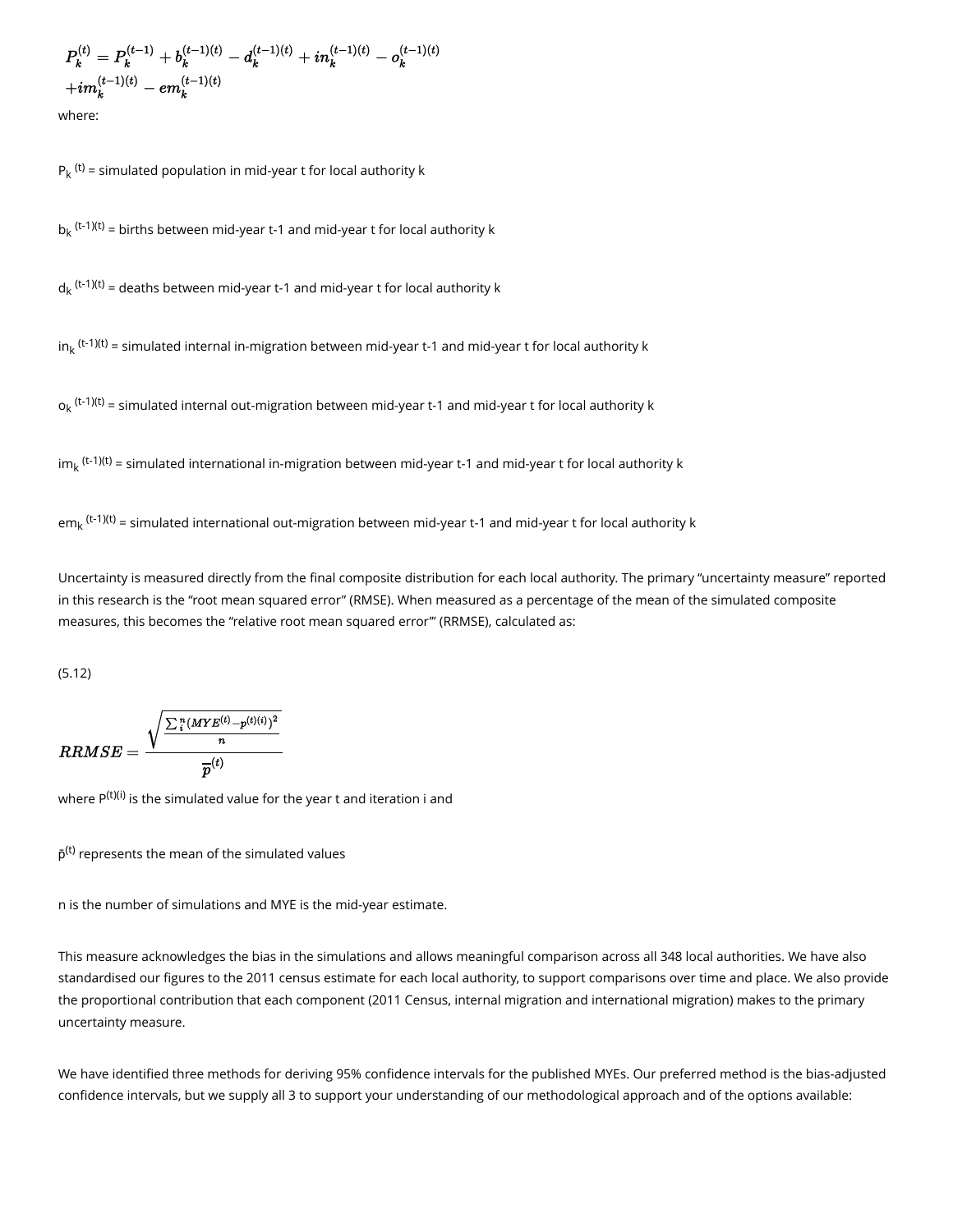- 1. Empirical confidence intervals for each local authority are created by ranking the 1,000 simulated values of the population estimate P~k  $<sup>(t)</sup>$  and taking the 26th and 975th values as the lower and upper bounds respectively. As the observed MYE generally differs from the</sup> median of the simulations, this confidence interval is not centred about the MYE and in some extreme cases the MYE is outside the bounds of the empirical 95% confidence interval.
- 2. Centred empirical confidence intervals are created by moving the empirical 95% confidence intervals so that they are centred about the observed MYEs. The difference between the median of the simulated values and the observed MYE is subtracted from each of the lower and upper bounds. While the width of the confidence interval remains the same it does not account for the bias component due to the difference between the MYE and the median of the simulation.
- 3. Bias-adjusted confidence intervals are calculated as the MYE plus or minus ±1.96 multiplied by RMSE. The RMSE is the variability of the simulated values around the MYE. This confidence interval will be symmetric about the MYE and will include a measure of uncertainty due to bias between the MYE and the simulations.

We favour the bias-adjusted confidence interval because it is wider, reflecting the difference between the published mid-year estimate and the mean of the simulated composite measures. The discrepancy between the published mid-year estimate and the mean of the simulated composite measures may arise for a number of reasons, including:

- the uncertainty methodology only accounts for uncertainty in the census, international and internal migration components
- the assumptions underlying the uncertainty or MYEs methodology
- the uncertainty figures are estimates, and so are subject to some uncertainty themselves

We have also specifically identified the undercounting of young males in the internal migration component of the MYEs, to help explain this discrepancy.

We interpret the bias-adjusted confidence intervals in the following way. If the assumptions we have made in estimating uncertainty are correct, we would expect these intervals on average to capture the mid-year population 95% of the time. However, if the bias is relatively large then these confidence intervals will be conservative, i.e., have coverage greater than 95%. Use and interpretation of the confidence intervals will be reviewed as we approach the 2021 census when uncertainty around the MYEs is at its highest level.

### Notes for: Developing a statistical measure of uncertainty

- 1. This is calculated as the root mean squared error between the simulations and the mid-year estimate, as a percentage of the mean of the simulations.
- 2. The uncertainty measures process has not estimated uncertainty in census migration flows. If some quantification of uncertainty in census migration flows was available it could be incorporated into the uncertainty measures process after the internal migration modelling. The impact of this would be to widen the empirically derived confidence intervals.
- 3. Nomenclature of Territorial Units for Statistics (NUTS), NUTS 3 is the classification for unitary authorities or districts in England, or groups of unitary authorities in Wales.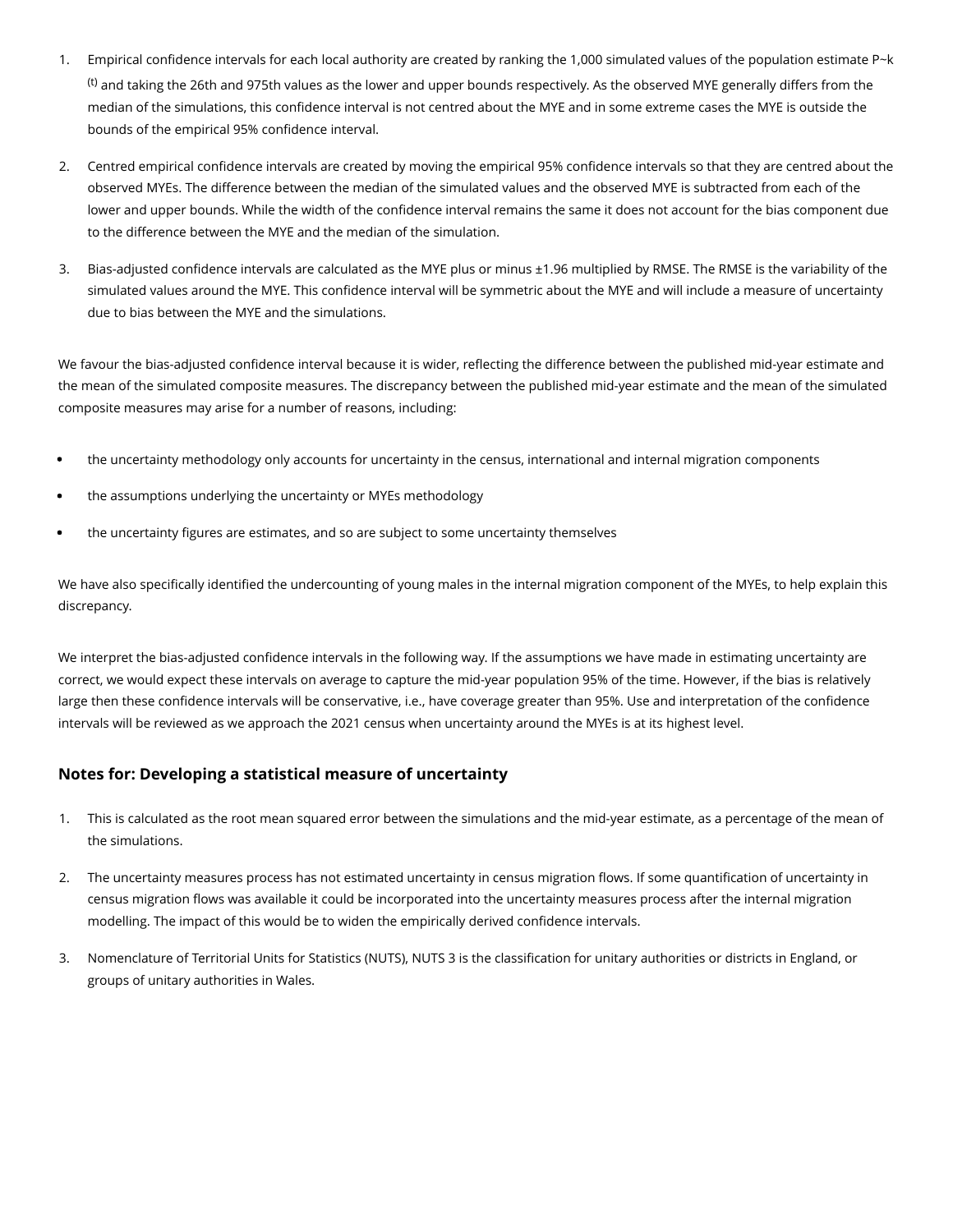## <span id="page-17-0"></span>6. Results

Research-based uncertainty measures for 2012 to 2016 are published alongside this working paper. The measures include:

- a spreadsheet of uncertainty measures for each local authority for 2012 to 2016 [\(https://www.ons.gov.uk/peoplepopulationandcommunity/populationandmigration/populationestimates/datasets/measuresofuncertai](https://www.ons.gov.uk/peoplepopulationandcommunity/populationandmigration/populationestimates/datasets/measuresofuncertaintywithproportionalcontributions) ntywithproportionalcontributions)
- a spreadsheet containing the confidence intervals for each local authority for 2012 to 2016 [\(https://www.ons.gov.uk/peoplepopulationandcommunity/populationandmigration/populationestimates/datasets/measuresofuncertai](https://www.ons.gov.uk/peoplepopulationandcommunity/populationandmigration/populationestimates/datasets/measuresofuncertaintyallconfidenceintervals) ntyallconfidenceintervals)
- guidance on interpreting the measures [\(https://www.ons.gov.uk/peoplepopulationandcommunity/populationandmigration/populationestimates/methodologies/guidanceonin](https://www.ons.gov.uk/peoplepopulationandcommunity/populationandmigration/populationestimates/methodologies/guidanceoninterpretingthestatisticalmeasuresofuncertaintyinonslocalauthoritymidyearpopulationestimates) terpretingthestatisticalmeasuresofuncertaintyinonslocalauthoritymidyearpopulationestimates)
- interactive maps [\(https://www.ons.gov.uk/peoplepopulationandcommunity/populationandmigration/populationestimates/methodologies/measuresofst](https://www.ons.gov.uk/peoplepopulationandcommunity/populationandmigration/populationestimates/methodologies/measuresofstatisticaluncertaintysummary) atisticaluncertaintysummary), which allow comparison of the primary measure of uncertainty across local authorities over time

The spreadsheets are interactive. They allow you to select a local authority and then view either 1) the proportions of uncertainty that are attributable to each of the 3 main components, or 2) their confidence intervals, over time.

Tabulated measures include, for each local authority:

- the published mid-year estimate (MYE)
- uncertainty measure (percentage of population) (the relative root mean squared error (RRMSE))
- the percentage contribution of each component (2011 Census, internal migration, international migration) to the uncertainty measure
- the upper and lower bounds of the bias-adjusted confidence intervals (the empirical and centred confidence intervals are supplied in the interactive spreadsheet)

## 6.1 Measure of uncertainty (relative root mean squared error)

Table 2 shows the root mean squared error, as a percentage of the mean of the simulated composite measure, or relative root mean squared error (RRMSE). Reflecting the rolled-forward nature of the methodology for deriving our mid-year population estimates, uncertainty increases over time as we move further away from the 2011 Census.

For just under half of local authorities (173) this increase was relatively small, and the uncertainty measure remained within 0 to 2% of the simulated local authority population by 2016. Of the remaining 175 local authorities, 17 have a measure of uncertainty that is greater than 5% of the local authority population by 2016. Although column 2 shows local authorities with a RRMSE greater than 10% in 2016, this applies only to the City of London (RRMSE equals 13.26%) which, because of its small size, can be regarded as an outlier.

Table 2 shows that, in 2016, for most (331) local authorities the RRMSE lies between 0 and 5%, of which the majority are less than 2%. In addition to the City of London, local authorities with RRMSEs over 5% in 2016 are Stratford on Avon (RRMSE equals 5.10%), Oxford (5.34%), Southwark (5.42%), Westminster (5.71%), Camden (5.72%), Brent (6.17%), Tower Hamlets (6.19%), Kensington and Chelsea (6.23%), Bournemouth (7.30%), Kingston upon Thames (7.76%), Exeter (7.88%), Merton (7.92%), Reading (8.14%), Wandsworth (8.92%), Cambridge (8.97%) and Hammersmith and Fulham (9.98%).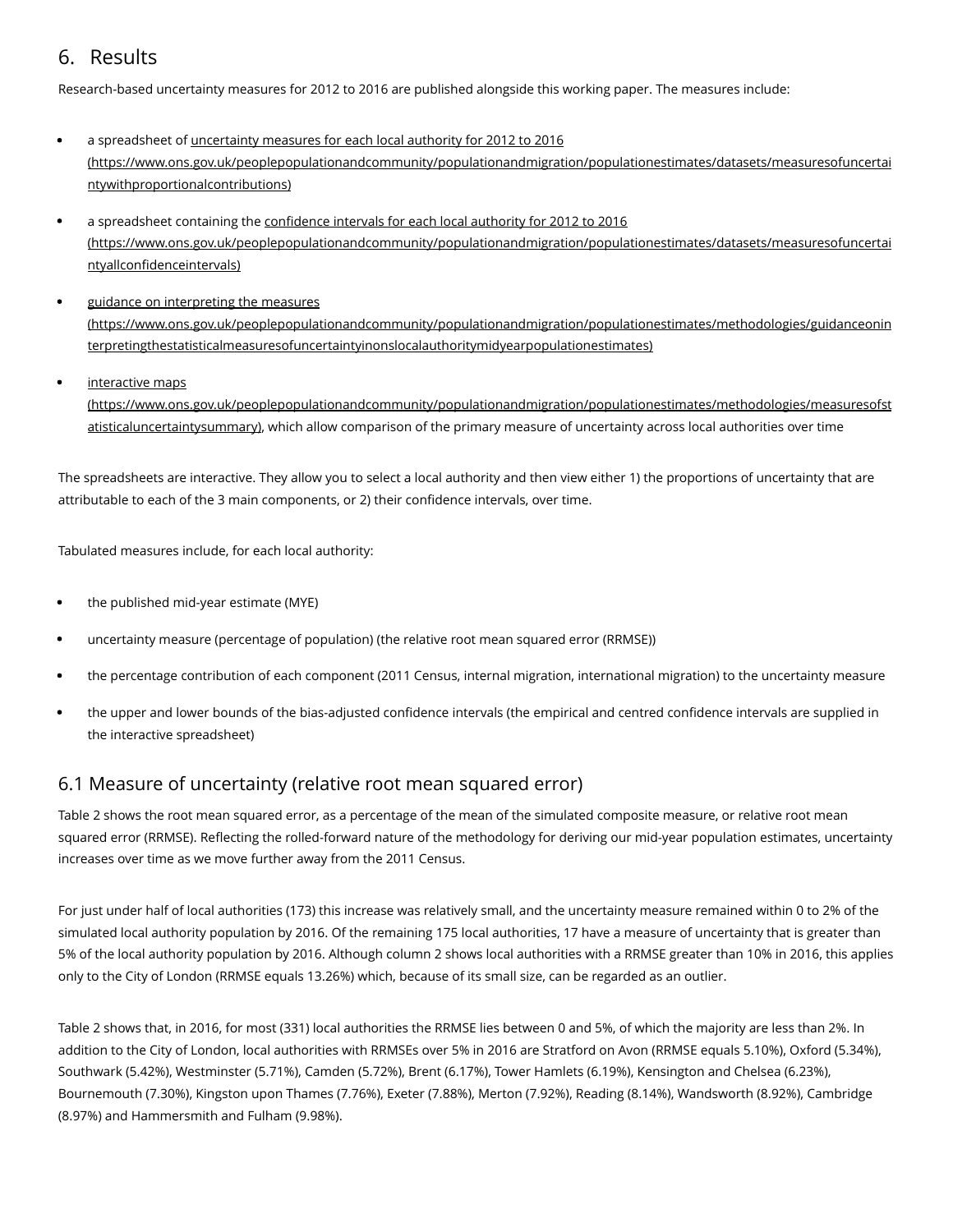## Table 2: 2012 to 2016 range for the root mean squared error of the simulations, as a percentage of the mean of the simulated composite measures (relative root mean squared error, RRMSE)

| Year | Range (%)     | 2%  | 2 to less than 5% | ≥5% |
|------|---------------|-----|-------------------|-----|
| 2012 | 0.36 to 7.01  | 340 | 7                 |     |
| 2013 | 0.41 to 10.76 | 319 | 28                |     |
| 2014 | 0.49 to 11.76 | 281 | 64                | 3   |
| 2015 | 0.53 to 12.41 | 218 | 120               | 10  |
| 2016 | 0.58 to 13.26 | 173 | 158               | 17  |

Source: Office for National Statistics

To allow comparison with the 2002 to 2010 uncertainty measures, Table 3 provides the relative standard deviations (for 2012 to 2016), presented as a percentage of the mean of the simulated composite measure. This measures deviation from the mean of the simulations rather than from the MYE, as for the RRMSE. Table 4 provides the equivalent measures from 2002 to 2006.

## Table 3: 2012 to 2016 range for the relative standard deviation, as a percentage of the mean of the simulated composite measures

| Year | Range (%)     | $2\%$ | 2 to less than 5% | ≥5%            |
|------|---------------|-------|-------------------|----------------|
| 2012 | 0.35 to 5.39  | 343   | 4                 |                |
| 2013 | 0.40 to 10.66 | 333   | 14                |                |
| 2014 | 0.46 to 11.39 | 329   | 18                |                |
| 2015 | 0.48 to 11.81 | 322   | 25                |                |
| 2016 | 0.50 to 12.61 | 305   | 41                | $\overline{2}$ |

Source: Office for National Statistics

## Table 4: 2002 to 2006 range for the relative standard deviation, as a percentage of the mean of the simulated composite measures

| Year | Range (%)     | $2\%$ | 2 to less than 5% | ≥5% |
|------|---------------|-------|-------------------|-----|
| 2002 | 0.34 to 10.87 | 365   | 10                |     |
| 2003 | 0.36 to 16.08 | 359   | 16                |     |
| 2004 | 0.38 to 19.65 | 356   | 19                |     |
| 2005 | 0.40 to 18.76 | 350   | 25                |     |
| 2006 | 0.41 to 18.02 | 341   | 33                | 2   |

Source: Office for National Statistics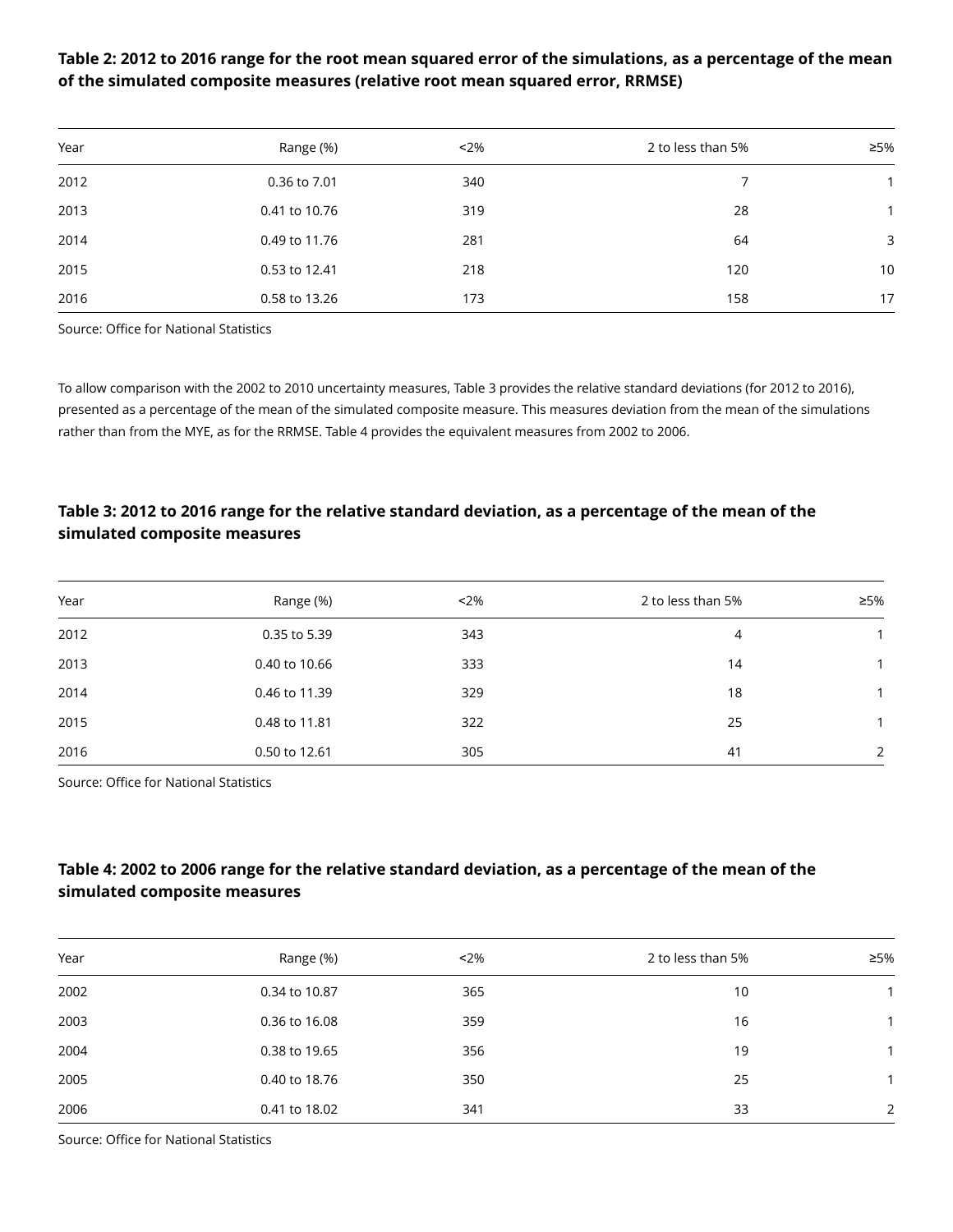Table 4 shows that this measure is broadly consistent between the 2 decades. The 2002 to 2006 outlier, which was also the City of London, had a more extreme relative standard deviation of 18.02% in 2006, compared with 12.61% in 2016. There were 376 local authorities in the 2002 to 2006 series and 348 in 2012 to 2016, following reclassification in 2009.

## 6.2 Proportional contributions from the 3 components

Tables 5, 6 and 7 summarise the relative contributions to uncertainty that come from the 2011 Census, internal migration and international migration components of the mid-year population estimates. Table 5 shows that in 2012 for the majority of local authorities (330), the greatest proportion of uncertainty came from the census component. In 2012, uncertainty as measured by the relative root mean squared error (RRMSE) was less than 2% for the majority of local authorities (340) (see Table 2). The influence of the census on uncertainty declines over time and by 2016 the census accounted for 50% of uncertainty in 155 local authorities. The influence of other components becomes more visible over time. In 2016, international migration accounted for more than 50% of uncertainty in 93 local authorities, while internal migration accounted for over 50% of the uncertainty in just 17 local authorities.

## Table 5: Number of local authorities by percentage of overall uncertainty from the 2011 Census base

| Year | Range (%) | < 25% | 25 to less than 50% | 50 to less than 75% | ≥75% |
|------|-----------|-------|---------------------|---------------------|------|
| 2012 | 8 to 99   |       | 16                  | 52                  | 278  |
| 2013 | 2 to 98   | 17    | 48                  | 112                 | 171  |
| 2014 | 2 to 96   | 26    | 79                  | 118                 | 125  |
| 2015 | 1 to 95   | 51    | 97                  | 122                 | 78   |
| 2016 | 1 to 94   | 85    | 108                 | 94                  | 61   |

Source: Office for National Statistics

## Table 6: Number of local authorities by percentage of overall uncertainty from international migration

| Year | Range (%) | < 25% | 25 to less than 50% | 50 to less than 75% | ≥75% |
|------|-----------|-------|---------------------|---------------------|------|
| 2012 | 0 to 90   | 321   | 16                  | 10                  |      |
| 2013 | 0 to 98   | 259   | 55                  | 22                  | 12   |
| 2014 | 0 to 98   | 249   | 57                  | 29                  | 13   |
| 2015 | 0 to 98   | 215   | 66                  | 46                  | 21   |
| 2016 | 1 to 99   | 175   | 80                  | 52                  | 41   |

Source: Office for National Statistics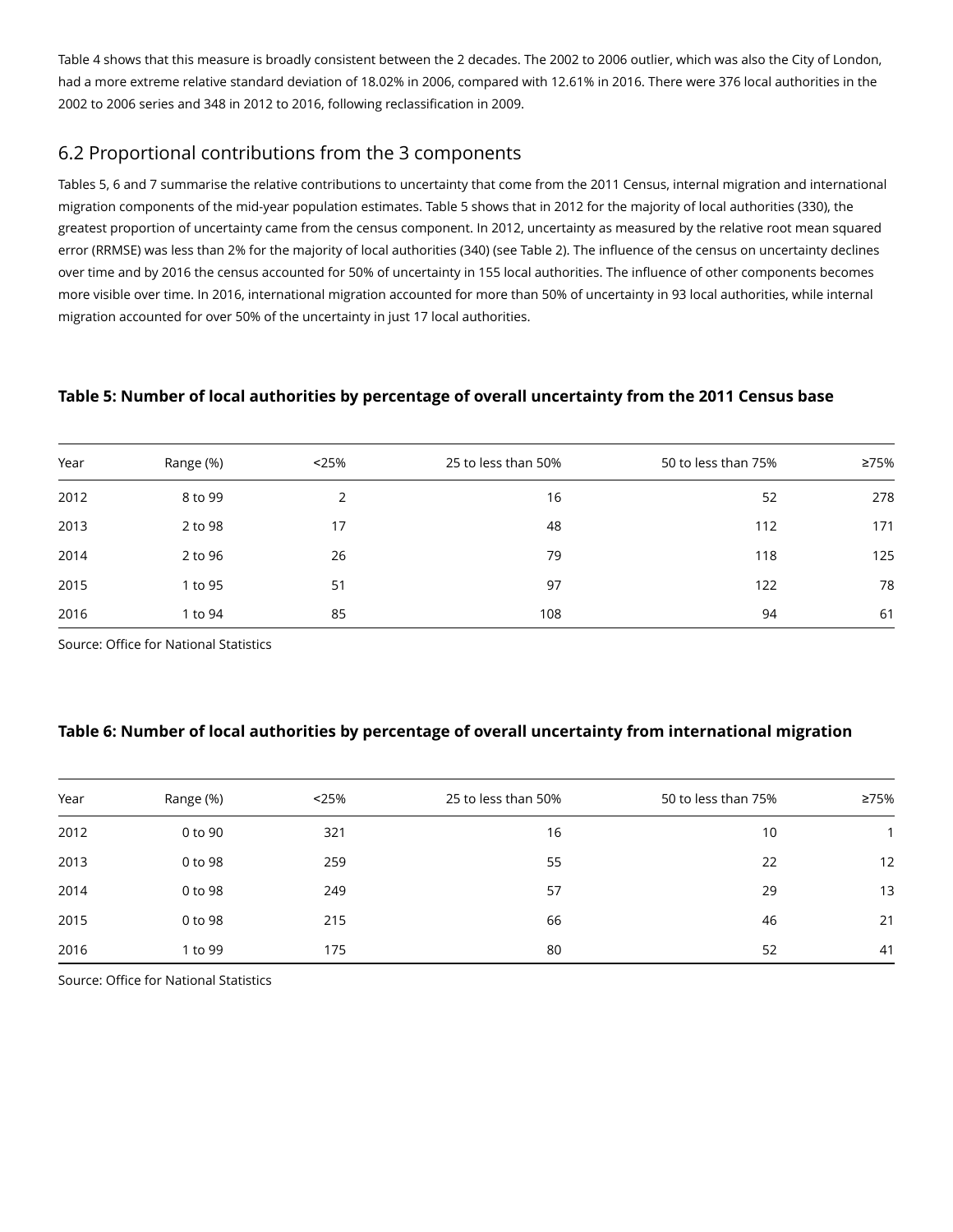### Table 7: Number of local authorities by percentage of overall uncertainty from internal migration

| Year | Range (%) | < 25% | 25 to less than 50% | 50 to less than 75% | ≥75%        |
|------|-----------|-------|---------------------|---------------------|-------------|
| 2012 | 0 to 45   | 336   | 12                  | 0                   | $\mathbf 0$ |
| 2013 | 0 to 53   | 298   | 49                  |                     | $\mathbf 0$ |
| 2014 | 1 to 61   | 258   | 83                  |                     | $\mathbf 0$ |
| 2015 | 1 to 65   | 242   | 94                  | 12                  | $\mathbf 0$ |
| 2016 | 1 to 66   | 229   | 102                 | 17                  | $\mathbf 0$ |

Source: Office for National Statistics

## 6.3 Bias-adjusted 95% confidence intervals

Table 8 shows that for the majority of local authorities, the width of the bias-adjusted 95% confidence interval relative to the mean of the simulated composite measures is less than 10% (227 in 2016). As expected, the width of the confidence interval relative to the population increases over time as we move further away from the census. Use and interpretation of the confidence intervals will be reviewed as we approach the 2021 census when uncertainty around the MYEs is at its highest level.

## Table 8: Bias-adjusted 95% confidence interval range, as a percentage of the mean of the simulated composite measures

| Year | Confidence interval<br>range (%) | <5% | 5 to less<br>than 10% | 10 to less<br>than 20% | 20 to less<br>than 50% | ≥50%        |
|------|----------------------------------|-----|-----------------------|------------------------|------------------------|-------------|
| 2012 | 1.40 to 27.47                    | 306 | 40                    |                        |                        | $\mathbf 0$ |
| 2013 | 1.62 to 42.16                    | 236 | 96                    | 15                     |                        | $\mathbf 0$ |
| 2014 | 1.86 to 45.70                    | 161 | 159                   | 25                     | 3                      | $\mathbf 0$ |
| 2015 | 1.99 to 47.71                    | 123 | 159                   | 57                     | 9                      | $\mathbf 0$ |
| 2016 | 2.27 to 51.98                    | 89  | 138                   | 105                    | 15                     |             |

Source: Office for National Statistics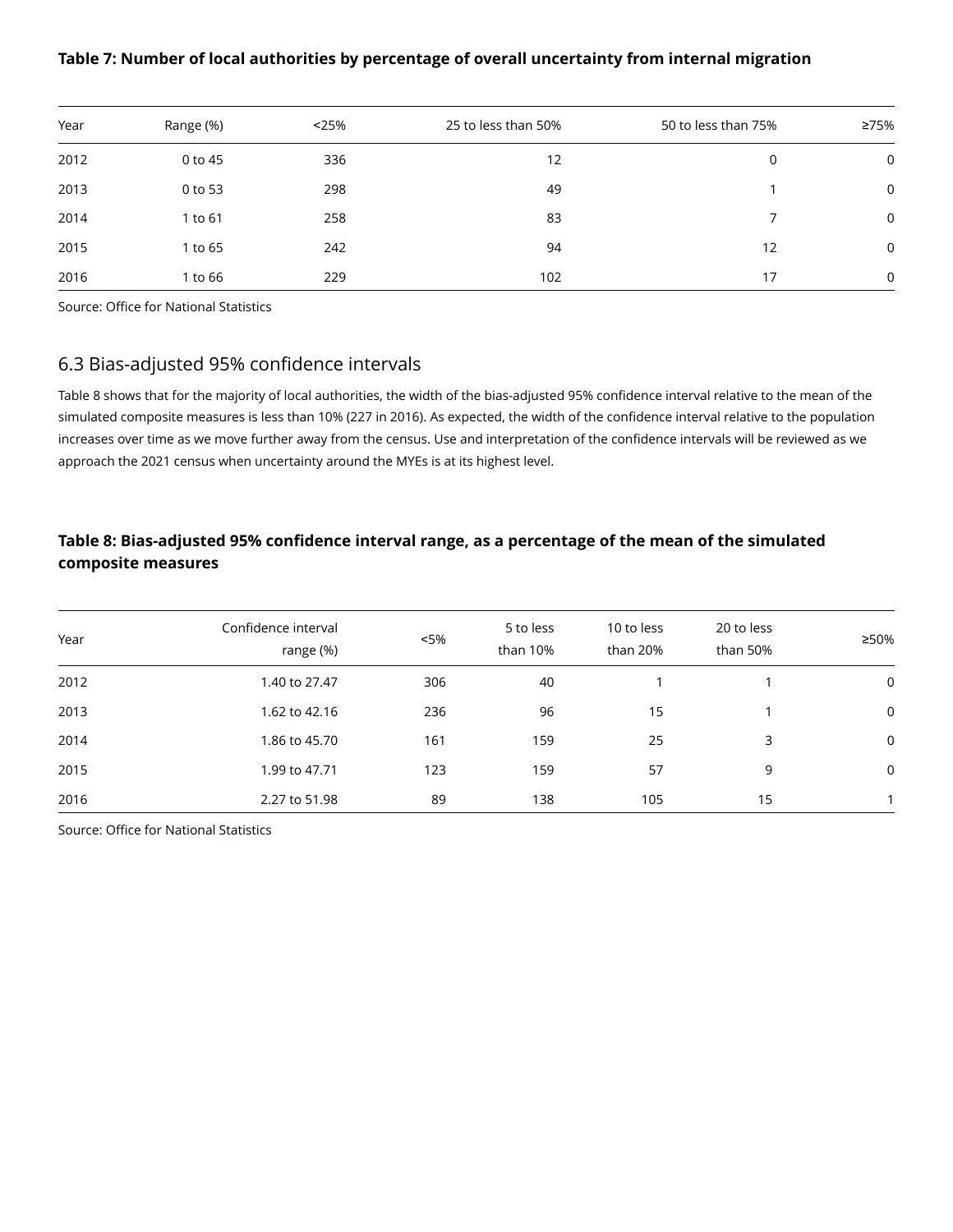## <span id="page-21-0"></span>7. Summary

Our mid-year population estimates are the best estimates of the usually resident population that are currently available between the decennial census years. The processes used to derive the mid-year estimates are complex, with many different components. Some uncertainty around them is, therefore, expected. However, the complexity of the methodology makes it impossible to estimate this uncertainty directly. The methodology described in this working paper aims to quantify uncertainty and to give an indication of the relative contribution to this uncertainty by each of the 3 components identified as having the greatest impact on uncertainty: the 2011 Census base, international and internal migration.

We have used the relative root mean squared error (RRMSE) as the primary measure of uncertainty. This measure resembles the relative standard deviation, but incorporates an adjustment for bias in the estimates. Our estimates show that out of the 348 local authorities in 2012, for 340 (98%) this was less than 2%. By 2016, there were 173 local authorities (just under 50% of the total) that had RRMSEs of less than 2%, but only 17 local authorities (5% of the total) had RRMSEs exceeding 5%.

The uncertainty methodology is based on 3 components with the greatest impact on uncertainty, so does not incorporate all of the uncertainty associated with all of the data sources and processes involved in the production of mid-year estimates. These should therefore be considered to be conservative estimates of uncertainty.

Bias in the mid-year estimates, which is represented by the difference between the median of the simulated populations for each year and the corresponding published mid-year estimate, is primarily attributable to the discrepancy between our modelled post-census internal migration flows and the corresponding flows in the published mid-year estimates.

Our methods for measuring uncertainty assume that the relationship between the census and the Patient Register (supplemented by Higher Education Statistics Agency) measure remains constant over time, given the covariates. Increasingly we suspect that this does not hold, given recent initiatives within the NHS to clean their Patient Registers. List-cleaning activity is geographically uneven and will generate anomalous simulated internal migration flows. This aspect of the methodology will be reviewed in future. Nevertheless, our chosen confidence intervals are bias-adjusted and thereby allow for the increased uncertainty in the estimates for the affected areas.

The proportional contributions to uncertainty from the 2011 Census, internal and international migration follow expected patterns. The relative influence of the 2011 Census on uncertainty declines over time, as the estimates for areas with high population churn are more heavily influenced by the internal and international migration components.

Every care has been taken to implement and quality assure the methodology and outputs. However, this approach depends on the assumptions made when constructing them and the input data used to generate the outputs. Sometimes, the method generates extreme values that would be unlikely to arise in reality. This does not undermine our confidence in the methodology or the data, but emphasises the need for caution in interpreting these results.

We welcome comments and observations on these research methods and results. This project has involved applying statistical bootstrapping in a range of contexts and on a range of data sources. As we increasingly move towards statistics that integrate survey, administrative and other sources, the relevance of these approaches is becoming more apparent.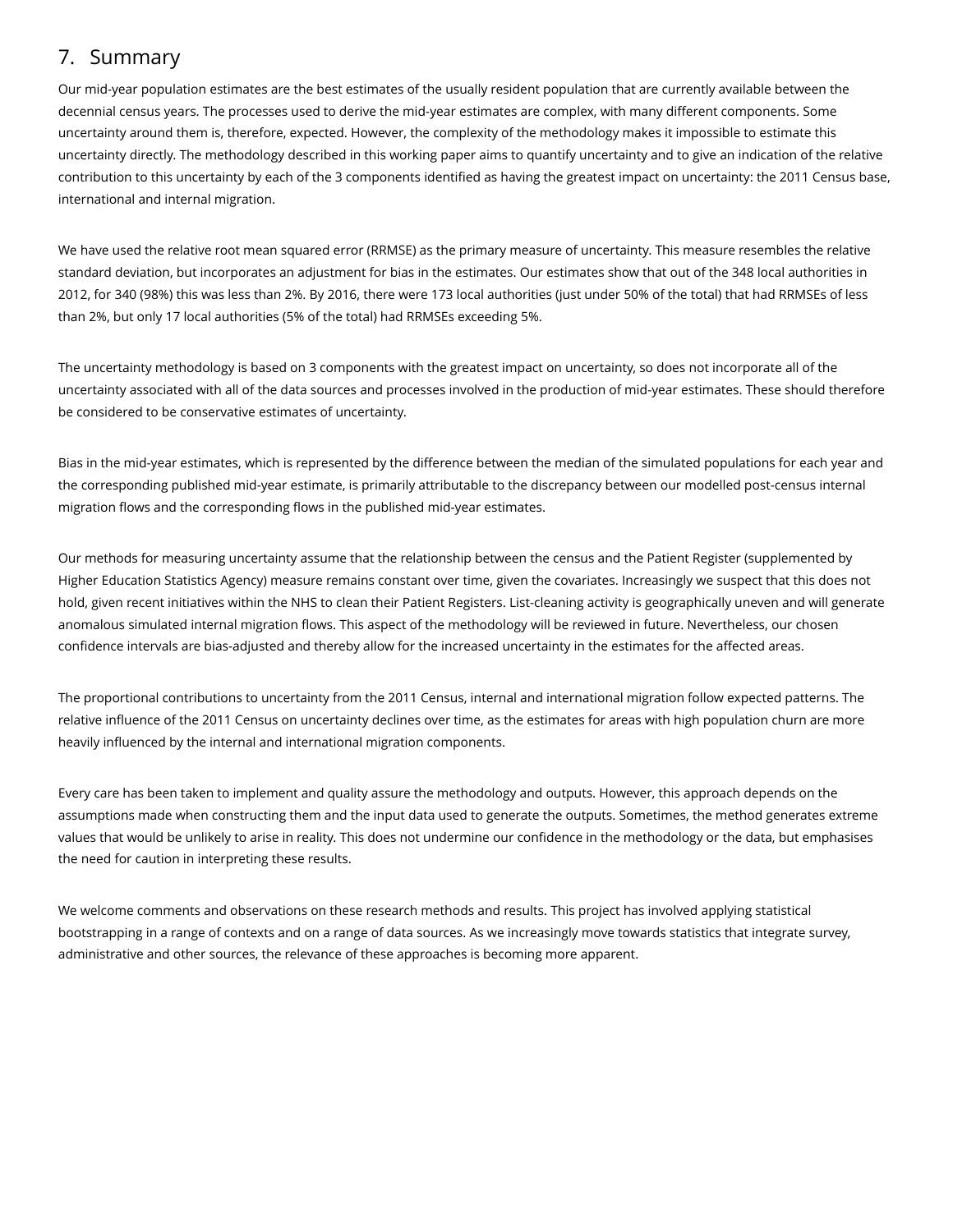## <span id="page-22-0"></span>8. References

Efron, B. and Tibshirani, R.J. (1993). An Introduction to Bootstrap, London, Chapman and Hall

Office for National Statistics (2006). Report of the inter-departmental Task Force on Migration Statistics [\(http://collections.europarchive.org/tna/20080729015235/http:/statistics.gov.uk/statbase/Product.asp?vlnk=14731\)](http://collections.europarchive.org/tna/20080729015235/http:/statistics.gov.uk/statbase/Product.asp?vlnk=14731).

Office for National Statistics ONS (2008 to 2012). Migration Statistics Improvement Programme (MSIP) [\(http://webarchive.nationalarchives.gov.uk/20160105160709/http://www.ons.gov.uk/ons/guide-method/method-quality/imps/index.html\)](http://webarchive.nationalarchives.gov.uk/20160105160709/http://www.ons.gov.uk/ons/guide-method/method-quality/imps/index.html).

Office for National Statistics (2009a). Estimating international long-term immigration by local authority (LA) [\(http://webarchive.nationalarchives.gov.uk/20160105160709/http://www.ons.gov.uk/ons/guide-method/method-quality/imps/msi](http://webarchive.nationalarchives.gov.uk/20160105160709/http://www.ons.gov.uk/ons/guide-method/method-quality/imps/msi-programme/communication/improvements-mid-2008/indicative-results/detailed-methodology-papers/international-immigration-modelling.pdf)programme/communication/improvements-mid-2008/indicative-results/detailed-methodology-papers/international-immigrationmodelling.pdf).

Office for National Statistics (2009b). Estimating international long-term emigration by local authority (LA) [\(http://webarchive.nationalarchives.gov.uk/20160105160709/http://www.ons.gov.uk/ons/guide-method/method-quality/imps/msi](http://webarchive.nationalarchives.gov.uk/20160105160709/http://www.ons.gov.uk/ons/guide-method/method-quality/imps/msi-programme/communication/improvements-mid-2008/indicative-results/detailed-methodology-papers/international-emigration-modelling.pdf)programme/communication/improvements-mid-2008/indicative-results/detailed-methodology-papers/international-emigrationmodelling.pdf).

Office for National Statistics (2010). Improving Migration and Population Statistics - Quality measures for population estimates [\(http://webarchive.nationalarchives.gov.uk/20160105160709/http://www.ons.gov.uk/ons/guide-method/method-quality/imps/msi](http://webarchive.nationalarchives.gov.uk/20160105160709/http://www.ons.gov.uk/ons/guide-method/method-quality/imps/msi-programme/communication/improvements-mid-2008/key-documents/quality-measures-for-population-estimates.pdf)programme/communication/improvements-mid-2008/key-documents/quality-measures-for-population-estimates.pdf).

Office for National Statistics (2011). Improved Immigration Estimates to Local Authorities in England and Wales: Overview of Methodology [\(http://www.ons.gov.uk/ons/guide-method/method-quality/imps/improvements-to-local-authority-immigration-estimates/overview-of](http://www.ons.gov.uk/ons/guide-method/method-quality/imps/improvements-to-local-authority-immigration-estimates/overview-of-improved-methodology.pdf)improved-methodology.pdf).

Office for National Statistics (2012a). Uncertainty in local authority mid-year population estimates quality indicators [\(http://webarchive.nationalarchives.gov.uk/20160105160709/http://www.ons.gov.uk/ons/guide-method/method-quality/imps/latest](http://webarchive.nationalarchives.gov.uk/20160105160709/http://www.ons.gov.uk/ons/guide-method/method-quality/imps/latest-news/uncertainty-in-la-mypes/uncertainty-in-local-authority-mid-year-population-estimates-quality-indicators.xls)news/uncertainty-in-la-mypes/uncertainty-in-local-authority-mid-year-population-estimates-quality-indicators.xls).

Office for National Statistics (2012b). Uncertainty in local authority mid-year population estimates [\(http://webarchive.nationalarchives.gov.uk/20160105160709/http://www.ons.gov.uk/ons/guide-method/method-quality/imps/latest](http://webarchive.nationalarchives.gov.uk/20160105160709/http://www.ons.gov.uk/ons/guide-method/method-quality/imps/latest-news/uncertainty-in-la-mypes/index.html)news/uncertainty-in-la-mypes/index.html).

Office for National Statistics (2013). 2011 Census Confidence Intervals [\(http://webarchive.nationalarchives.gov.uk/20160105160709/http://www.ons.gov.uk/ons/guide-method/census/2011/census-data/2011](http://webarchive.nationalarchives.gov.uk/20160105160709/http://www.ons.gov.uk/ons/guide-method/census/2011/census-data/2011-census-user-guide/quality-and-methods/quality/quality-measures/confidence-intervals/index.html) census-user-guide/quality-and-methods/quality/quality-measures/confidence-intervals/index.html).

Office for National Statistics (2014). International Passenger Survey (IPS) Methodology [\(http://webarchive.nationalarchives.gov.uk/20160105160709/http://www.ons.gov.uk/ons/guide-method/method-quality/specific/travel-and](http://webarchive.nationalarchives.gov.uk/20160105160709/http://www.ons.gov.uk/ons/guide-method/method-quality/specific/travel-and-transport-methodology/international-passenger-survey-methodology/index.html)transport-methodology/international-passenger-survey-methodology/index.html).

Office for National Statistics (2015). International Passenger Survey Quality and Methodology Information [\(https://www.ons.gov.uk/peoplepopulationandcommunity/leisureandtourism/qmis/internationalpassengersurveyipsqmi\)](https://www.ons.gov.uk/peoplepopulationandcommunity/leisureandtourism/qmis/internationalpassengersurveyipsqmi).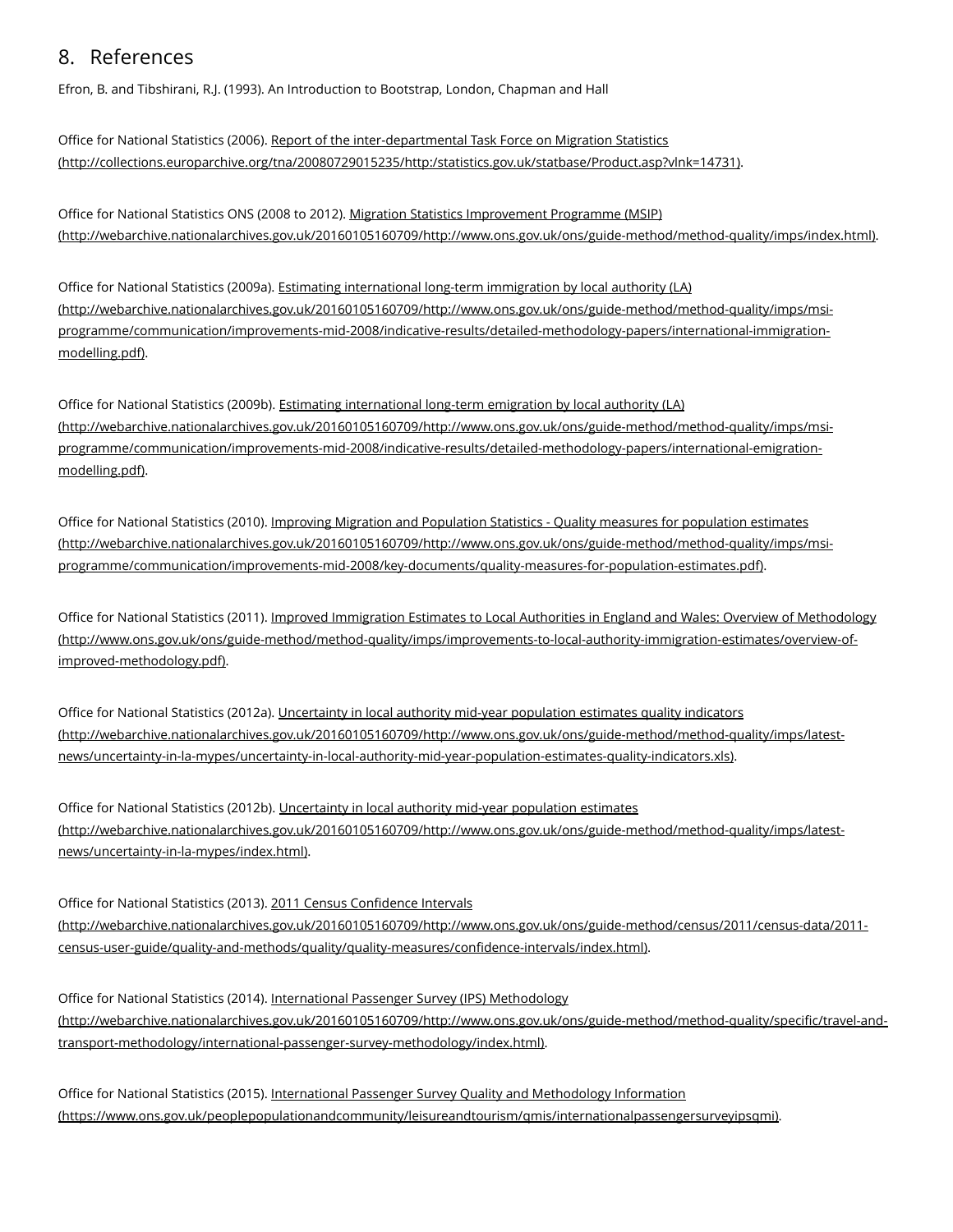Office for National Statistics (2016). Methodology Guide for Mid-2015 UK Population Estimates (England and Wales) [\(https://www.ons.gov.uk/peoplepopulationandcommunity/populationandmigration/populationestimates/methodologies/methodologyguide](https://www.ons.gov.uk/peoplepopulationandcommunity/populationandmigration/populationestimates/methodologies/methodologyguideformid2015ukpopulationestimatesenglandandwalesjune2016) formid2015ukpopulationestimatesenglandandwalesjune2016).

Ou, X. Smith, P.W. (2012). The Developed Methodology to Estimate Statistical Error of Mid-year Local Authority Emigration Estimates. Southampton Statistical Sciences Research Institute, unpublished report for the Office for National Statistics.

Rogers, A. and Castro, L. J. (1981). Model Migration Schedules. Laxenburg: International Institute for Applied Systems Analysis, Research Report, RR-81-30.

Sexton, C.J., Brown, J., Taylor, A., Abbott, O. (2014). The Quality of Existing Small Area Census Attribute Data. Office for National Statistics, unpublished report.

UK Statistics Authority (2009a). Migration Statistics: The Way Ahead (https://www.statisticsauthority.gov.uk/wp[content/uploads/2015/12/images-migration-statistics-the-way-ahead-final-09072009\\_tcm97-26657-4.pdf\).](https://www.statisticsauthority.gov.uk/wp-content/uploads/2015/12/images-migration-statistics-the-way-ahead-final-09072009_tcm97-26657-4.pdf)

UK Statistics Authority (2009b). Code of practice for Official Statistics (https://www.statisticsauthority.gov.uk/wp[content/uploads/2015/12/images-codeofpracticeforofficialstatisticsjanuary2009\\_tcm97-25306.pdf\).](https://www.statisticsauthority.gov.uk/wp-content/uploads/2015/12/images-codeofpracticeforofficialstatisticsjanuary2009_tcm97-25306.pdf)

## You might also be interested in:

Measures of statistical [uncertainty](https://www.ons.gov.uk/peoplepopulationandcommunity/populationandmigration/populationestimates/methodologies/measuresofstatisticaluncertaintysummary) summary Guidance on [interpreting](https://www.ons.gov.uk/peoplepopulationandcommunity/populationandmigration/populationestimates/methodologies/guidanceoninterpretingthestatisticalmeasuresofuncertaintyinonslocalauthoritymidyearpopulationestimates) the statistical measures of uncertainty in ONS local authority mid-year population estimates Measures of Uncertainty with proportional [contributions](https://www.ons.gov.uk/peoplepopulationandcommunity/populationandmigration/populationestimates/datasets/measuresofuncertaintywithproportionalcontributions) Measures of [uncertainty](https://www.ons.gov.uk/peoplepopulationandcommunity/populationandmigration/populationestimates/datasets/measuresofuncertaintyallconfidenceintervals) - all confidence intervals [Population](https://www.ons.gov.uk/peoplepopulationandcommunity/populationandmigration/populationestimates) estimates Population estimates: quality [information](https://www.ons.gov.uk/peoplepopulationandcommunity/populationandmigration/populationestimates/datasets/populationestimatesqualitytools)